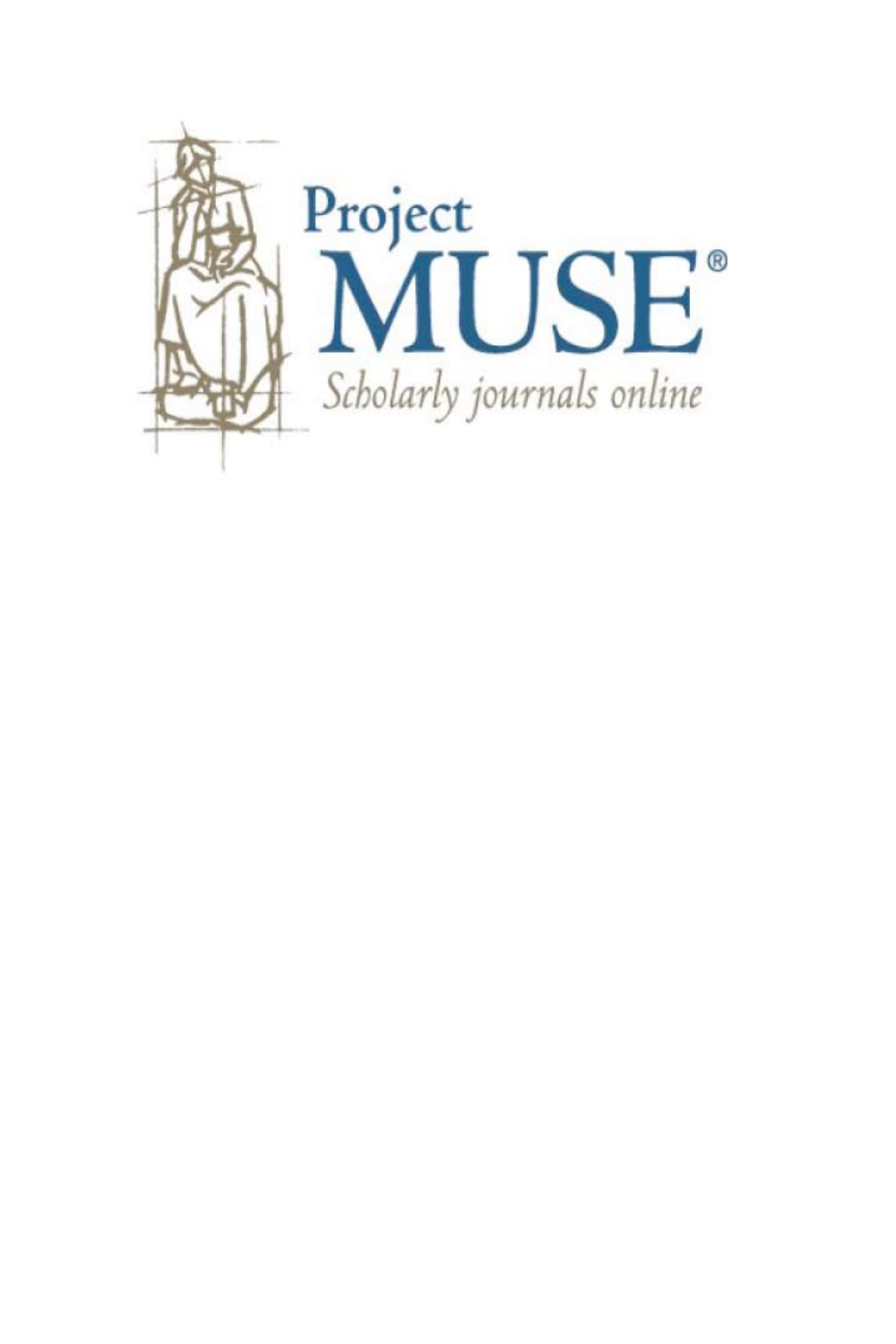# *Review Article* The Emerging Regional Architecture of WORLD POLITICS

## By Amitav Acharya\*

Barry Buzan and Ole Wæver. *Regions and Powers: The Structure of International Security*. Cambridge: Cambridge University Press, 2003, 564 pp. Peter J. Katzenstein. *A World of Regions: Asia and Europe in the American Imperium.* Ithaca, N.Y.: Cornell University Press, 2005, 297 pp.

#### **INTRODUCTION**

FOR a long period the study of regions and regional orders occupied a small, if not insignificant, place in international relations theory and scholarship. Now we have two books which argue that regions are *central* to our understanding of world politics. Not only have regions become "substantially more important" sites of conflict and cooperation than in the past (Buzan and Wæver, 10; Katzenstein,  $24$ )<sup>1</sup> but they have also acquired "substantial" autonomy from the system-level interactions of the global powers (Buzan and Wæver, 4). While globalization has been the buzzword of international relations scholars in describing the emerging world order, at most it coexists with "regionalization" (Katzenstein, 21, 41–42)—so much so that "it is now possible to begin more systematically to conceptualize *a global world order of strong regions*" (Buzan and Wæver, 20, emphasis added). Or "*a world of regions.*"2

*World Politics* 59 ( July 2007), 629–52

<sup>\*</sup> For comments and suggestions on earlier drafts of this article, the author is grateful to Rajesh Basrur, Rosemary Foot, S. P. Harish, Andrew Hurrell, Hiro Katsumata, John Ravenhill, Garry Rodan, Richard Stubbs, and three anonymous reviewers of *World Politics*.

<sup>&</sup>lt;sup>1</sup> David A. Lake and Patrick M. Morgan, "The New Regionalism in Security Affairs," in Lake and Morgan, eds., *Regional Orders: Building Security in a New World* (University Park: Pannsylvania State University Press, 1997), 7.

<sup>2</sup> Despite agreement on these basic points, the two books differ in significant ways. *R&P* covers all the major regions of the world, while *AWR* focuses on Europe and Asia, with a concluding chapter that discusses how its framework applies to other regions—South Asia, the Middle East, Latin America, and Africa. But *AWR's* thematic scope is wider, incorporating the economics-security nexus and the role of culture and identity in shaping regional interactions. *R&P* concentrates on security dynamics.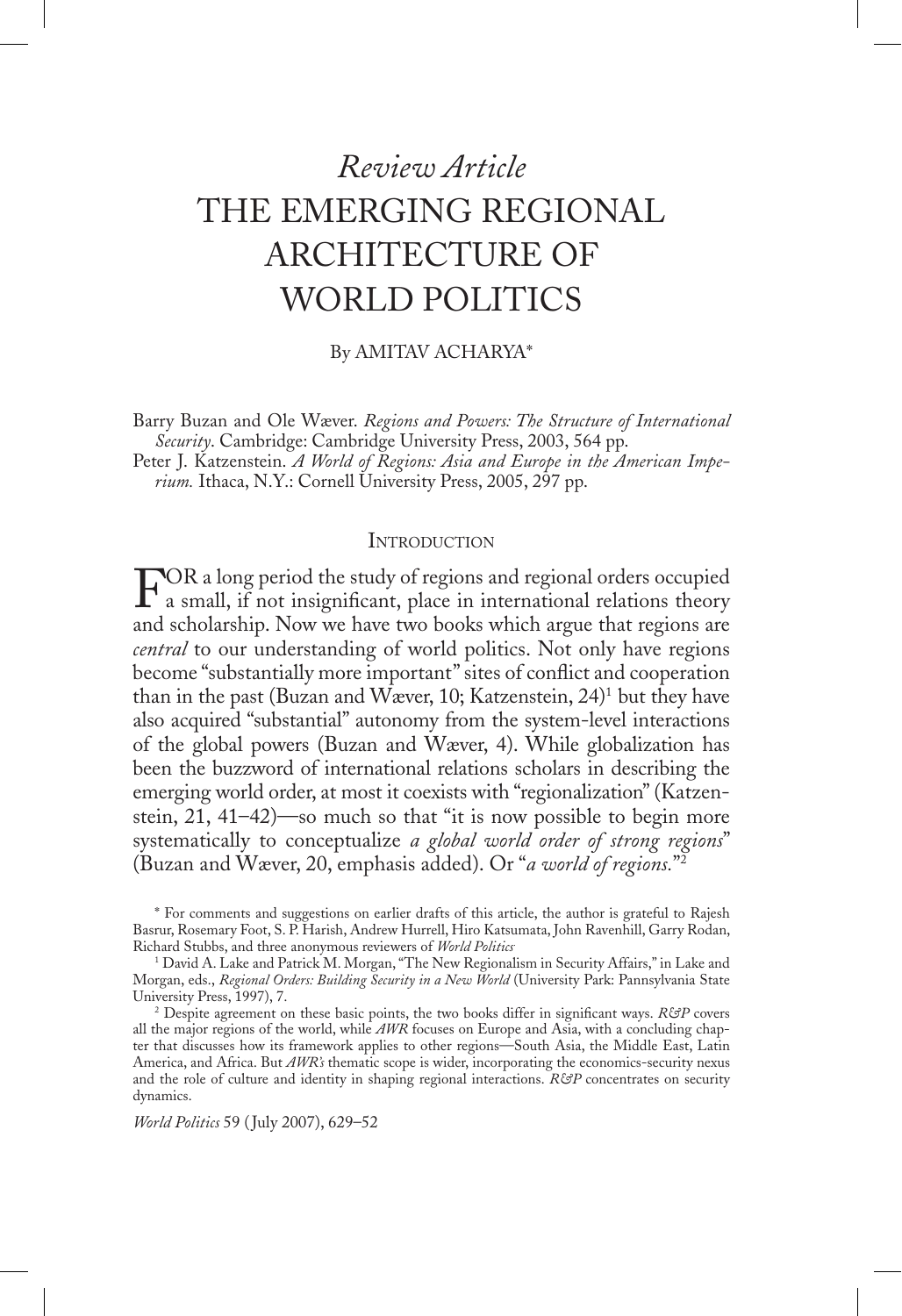Not all international relations scholars are going to be persuaded by such claims. This reviewer agrees that the study of regional orders—including the construction and organization of regions, the cultural, political, economic, and strategic interactions that occur both within and between regions, and the relationship between these interactions and the international system at large—is vital to our understanding of how the world works. The two books under review offer conceptual tools and insights for understanding these dynamics and ought to be compulsory reading for all scholars of international relations. But the reviewer disagrees over a central question: *what* makes regions go around? Who determines their shape and role as building blocs of international order?

The title pages of the two volumes would seem to answer the question. Regions are defined by powers of various kinds: the sole superpower and its imperium, great powers including "core states" that serve the power and purpose of the imperium and, to a lesser extent, regional powers.3 This review essay advances an alterative view that has received considerably less attention in the literature on regions and regional orders. Power matters, but local responses to power may matter even more in the construction of regional orders. How regions resist and/ or socialize powers is at least as important a part of the story as how powers create and manage regions. Regions are constructed more from within than from without.

This is the central argument of this article. After examining the considerable empirical and theoretical contributions of the two volumes, the essay concludes with a discussion of various ways in which regions respond to powers, both at state and societal levels. Overall, the essay calls for balancing the top-down and powercentric analytical prism found in the two books with an agency-oriented perspective that acknowledges local resistance to, and socialization of, powerful actors and attests to the endogenous construction of regions.

# Empirical and Theoretical Contributions: How Power Shapes Regions

# STRUCTURING REGIONS

In *R&P* (Buzan and Wæver's *Regions and Powers*), the regional structure of international security is shaped by 1+4+x distribution of power. At the top is the United States, followed by the EU-Europe, Japan,

<sup>3</sup> Katzenstein uses the terms "imperium" (that is, the combination of America's territorial and nonterritorial power) and "core states" ( Japan and Germany), while Buzan and Wæver stick to more traditional categories such as superpower, great power, and regional power.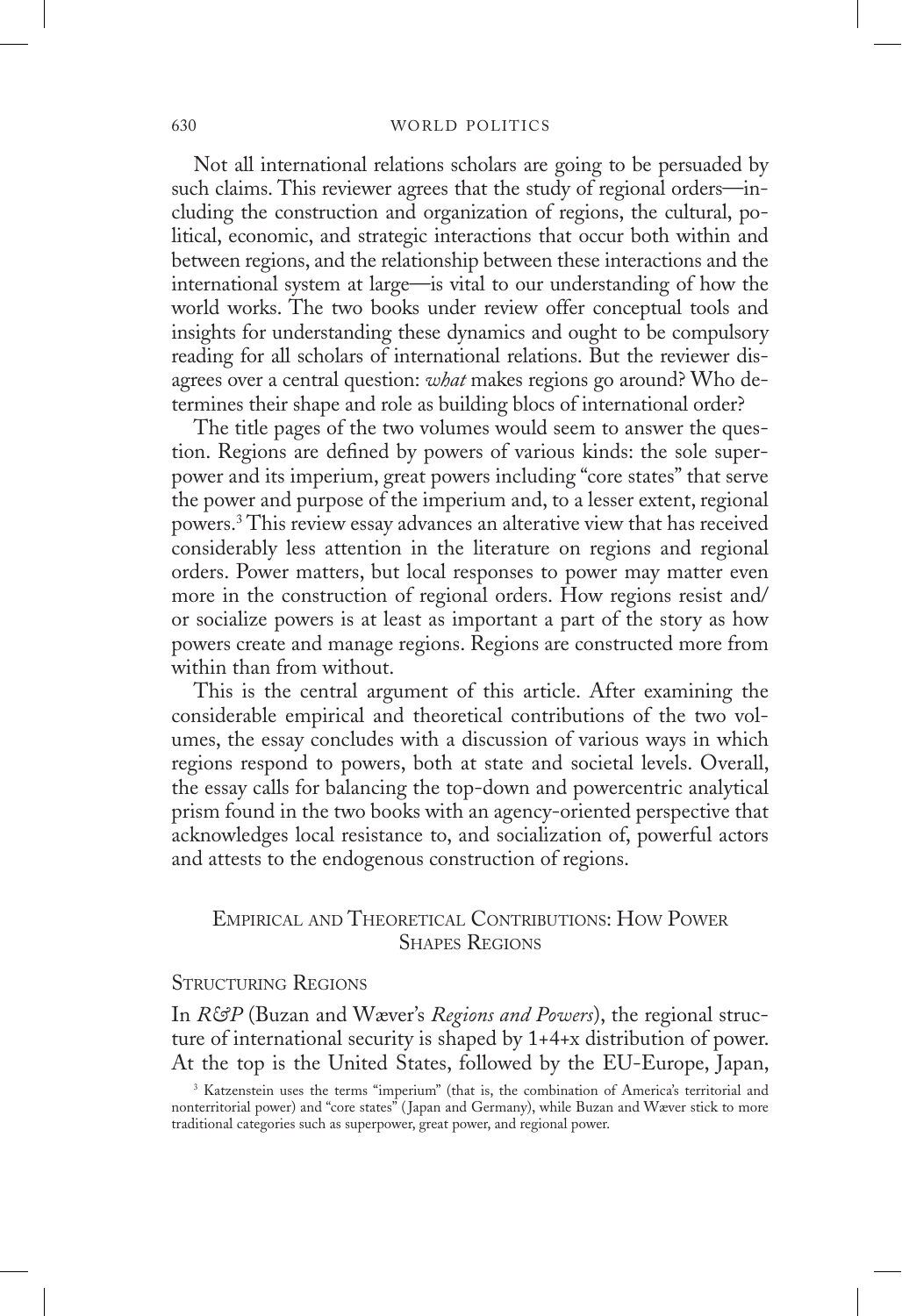China, and Russia, with the the rest at the bottom. This structure is divided into three types of regional spaces. The first is "overlay," where a region is shaped by outside forces (such as the colonialism and superpower rivalry during the cold war). Such regional spaces have more or less disappeared since the end of the cold war. The second type is called "unstructured regions." Here regional interactions are not sufficient to generate a discernible structure of interdependence. It may be the residual space left by all the other security complexes (for example, the South Pacific).4 The third and most important (as well as the most common) are called "regional security complexes" (RSCs), which "refers to the level where states or other units link together sufficiently closely that their securities cannot be considered separate from each other"(Buzan and Wæver, 43).<sup>5</sup>

There are eleven RSCs in the world, divided into three main categories on the basis of the number of great powers located in them. Three of them are called *centered* (North America, the CIS, and the EU-Europe). These are created either by a global-level power or by some collective institution that allows the rsc to act collectively at the global level. One is a *great power complex* (East Asia), so called because of the presence of more than one global-level power. The remaining seven are *standard* (South America, South Asia, the Middle East, the Horn of Africa, West Africa, Central Africa, and Southern Africa). These latter are characterized by the absence of any global-level power in the complex, thereby allowing local polarity to be defined exclusively by regional powers.<sup>6</sup> In sum, power is a central variable in differentiating regions conceptualized as security complexes. One great power makes a *centered* rsc, more than one make for a *great power* rsc, and having

<sup>5</sup> The notion of regional security complex has evolved since Buzan first proposed it in 1983. Then, rscs designated only areas of intense rivalry (for example, India-Pakistan; Arab states–Israel, North and South Korea), while ignoring regions where the main pattern of relationship is cooperative; Barry Buzan, "A Framework for Regional Security Analysis," in Barry Buzan and Gowher Rizvi, eds., *South Asian Insecurity and the Great Powers* (London: Croom Helm, 1986), 8. In the new formulation they may vary from anarchy ("conflict formations") to "security communities," where war has been rendered unthinkable.

**6** There are other types of complexes. *Supercomplexes* are a number of rscs bound together by one or more great powers that generate "relatively high and consistent levels of interregional security dynamics." *Subcomplexes* are similar to an rsc but are firmly embedded within a larger rsc. *Precomplexes* are potential RSCs or RSCs in the making, but the bilateral relationships have not yet reached the level of interdependence to qualify as a full-fledged rsc. *Protocomplexes* occur when the degree of security interdependence within a region is sufficient to differentiate it from its neighbours, but the overall regional security dynamics remains thinner and weaker than a fully fledged rsc (Buzan and Wæver, 490–92). Finally, a "mini-complex" is an rsc on a small scale, composed at least partly of substate actors.

<sup>4</sup> I disagree with the characterization of the South Pacific as an "unstructured region." It has a fairly active regional institution, the South Pacific Forum, and the relatively small size of most of its member states creates a shared vulnerability and engenders a sense of security interdependence.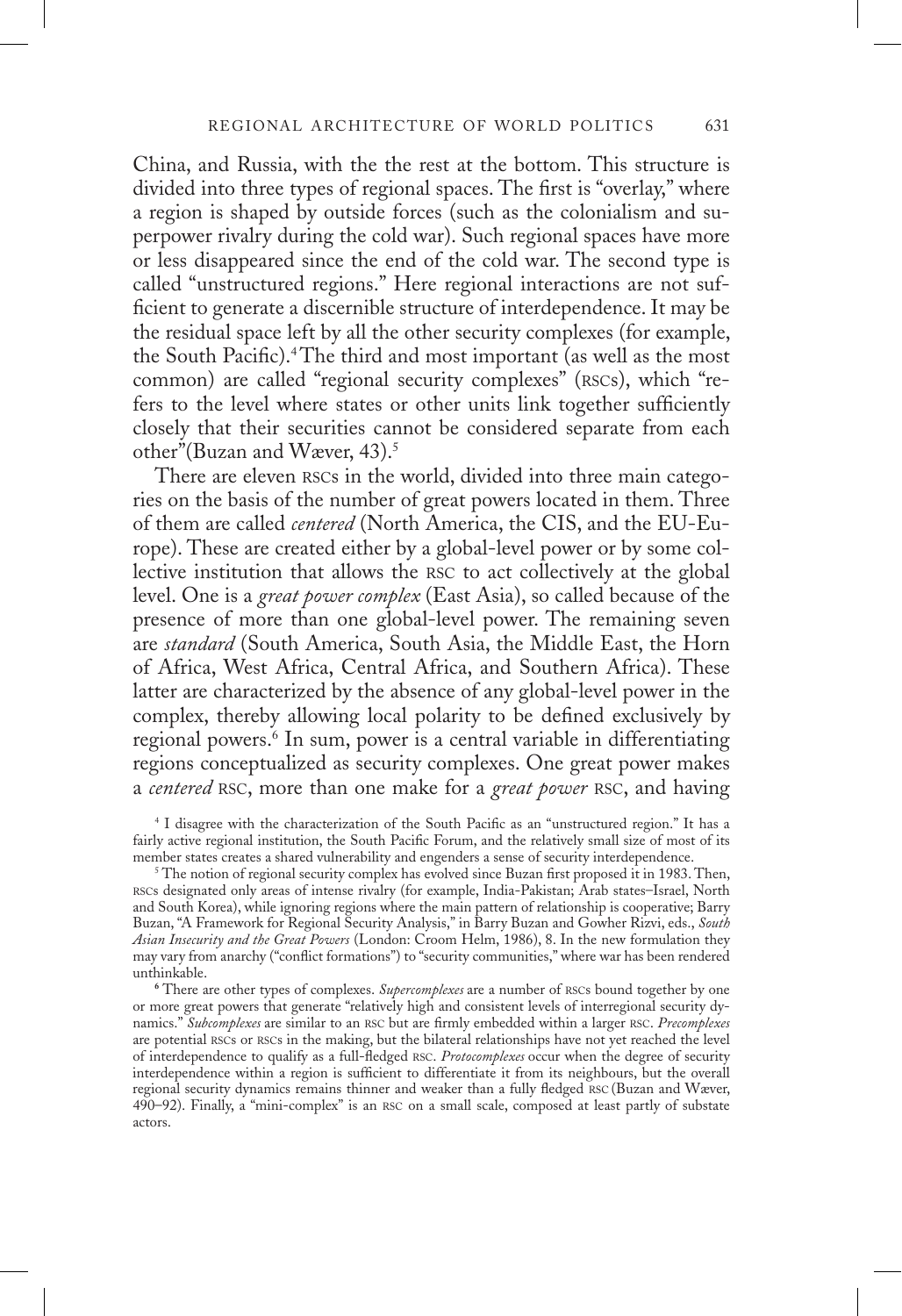no great power leads to a *standard* rsc, although the last category may have regional-level powers.

In Katzenstein's world of regions, only one power really matters. This is the U.S., which maintains a global presence and whose power and preferences are critical to the shape and functioning of all regions. But a crucial role in this hegemonic order is played by the "core states" of Germany and Japan. These states provide "steady support for American purpose and power while also playing an important role in the region's affairs" (Katzenstein, 237). *AWR* (*A World of Regions*) is thus founded on a dual hierarchy, between the U.S. imperium and the core states (Germany in Europe and Japan in Asia) and between the latter and others in their respective regions.

If regions in  $R\Im P$  are internally interdependent but mutually exclusive security complexes, in *AWR* they are conceptualized as distinctively institutionalized but "porous" spaces hierarchically linked with the core states under an overarching U.S. imperium. Regions are made porous by globalization and internationalization. Globalization is driven by technology, nonterritorial actors, and processes, such as multilateral corporations and nongovernmental organizations, whereas internationalization is about territorially based exchanges, in which national sovereignty is "bargained away," rather than transcended. Since no region is immune to these two processes, there can be no exclusionary and autarchic blocs in Katzenstein's world of regions.

Unlike *R&P'*s global focus, *AWR* concentrates on comparing Europe and Asia. It regards them as the two most important sites of geopolitical and economic interactions today. As both regions are affected by globalization and internationalization, both are considerably porous. But their regional institutions differ in three ways. European regionalism is more "formal and political" and relies more on "state bargains and legal norms." Asia's is "informal and economic" and relies more heavily on "market transactions and ethnic or national capitalism" (Katzenstein, 27, 219). A second difference concerns the role of Germany and Japan, the two core states. Germany is more committed to multilateral action within Europe, so much so that its national identity has become Europeanized. By contrast, Japan retains a strong sense of national identity and remains wedded to bilateral over multilateral arrangements (Katzenstein, 36). Finally, European and Asian regionalisms differ in terms of their attitudes toward sovereignty. "Europe's regionalism is more transparent and intrusive than Asia's"; while "[a]bsent in Asia are the pooling of sovereignty and far-reaching multilateral arrangements that typify Europe's security order" (Katzenstein, 219,125).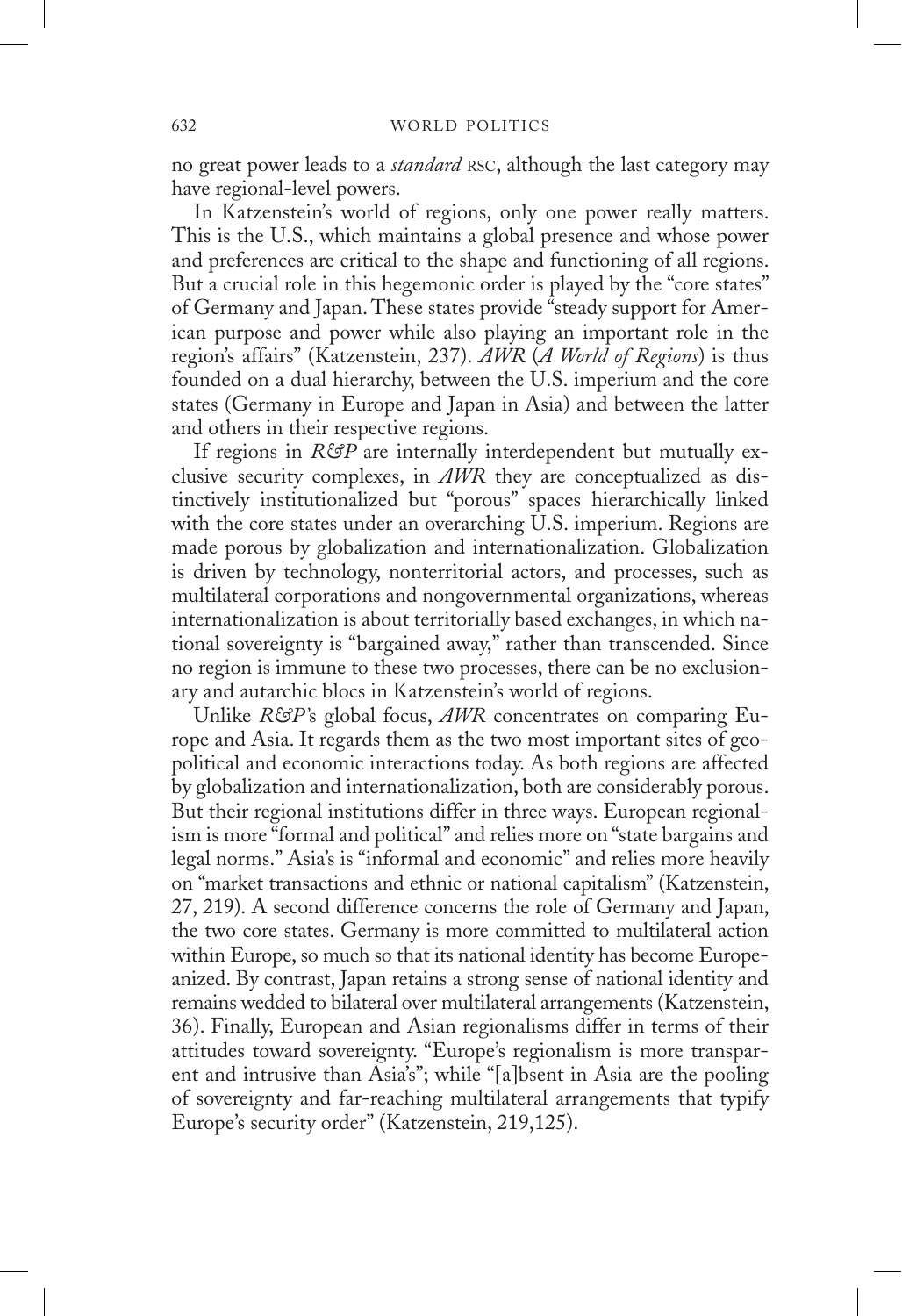An important puzzle addressed by *AWR* concerns the question why Europe developed multilateralism well before Asia did (Katzenstein, 50–60). Here, too, the role of the United States assumes critical importance, although it was not America's physical power but its sense of collective identity that is at play. In the immediate postwar period, American policymakers viewed their potential European allies as "relatively equal members of a shared community." By contrast, the potential Asian allies of the U.S. were seen as "an alien and . . . inferior community."7 The greater sense of a transatlantic community compared to a transpacific one explains why Europe rather than Asia was seen by the U.S. as a more desirable arena for its multilateral engagement.

But *AWR*'s ideational but Americanocentric explanation for why was there no "NATO in Asia"<sup>8</sup> ignores a fundamental difference between Asian and European regionalisms. The emergence of European regionalism consummated the declining legitimacy of nationalism blamed for two world wars; in Asia, however, regionalism was founded on nationalist crosscurrents. Thus in postwar Asia, unlike in Europe, nationalism and regionalism enjoyed a symbiotic relationship. Indeed, Japan's approach to both security and economic regionalism—opting for a "network" style rather than an EC-style formal institutionalist approach—resulted in part from its fear of stoking Asian nationalist (anti-Japanese) sentiments that would have accompanied any effort to develop a formal regional group under Japan's leadership. One consequence of *AWR's* "core state" model is the limited attention it pays to asean, which successfully exploited regionalism in the service of nationalism and sovereignty and which has been the central institutional building bloc of Asian regionalism. In this important sense, the trajectory of Asian regionalism and its core feature (that is, it would be led by asean, rather than by the U.S. or Asia's major powers) was neither Japan's nor America's choice.

#### (Re)conceptualizing Regions

The two books under review reflect and advance recent shifts in the literature on how to conceptualize regions.<sup>9</sup> As Mansfield and Milner

<sup>9</sup> On the various ways of defining regions, see Louis J. Cantori and Steven L. Spiegel, eds., *The International Politics of Regions: A Comparative Approach* (Englewood Cliffs, N.J.: Prentice Hall, 1970);

**<sup>7</sup>** Christopher Hemmer and Peter J. Katzenstein, "Why Is There No nato in Asia: Collective Identity, Regionalism, and the Origins of Multilateralism," *International Organization* 56 (Summer 2002), 575.

<sup>8</sup> Beyond the U.S. role, *AWR* identifies state power, regime type, and state structures as the factors that make Asian regionalism different from Europe's (Katzenstein, 220). European regionalism is a regionalism of relatively equal neighbors of similar regime types with well-functioning bureaucracies. Intra-Asian relations are more hierarchical, Asian political regimes differ widely, and Asian states are "non-Weberian" in the sense that "rule by law" rather than "rule of law" prevails.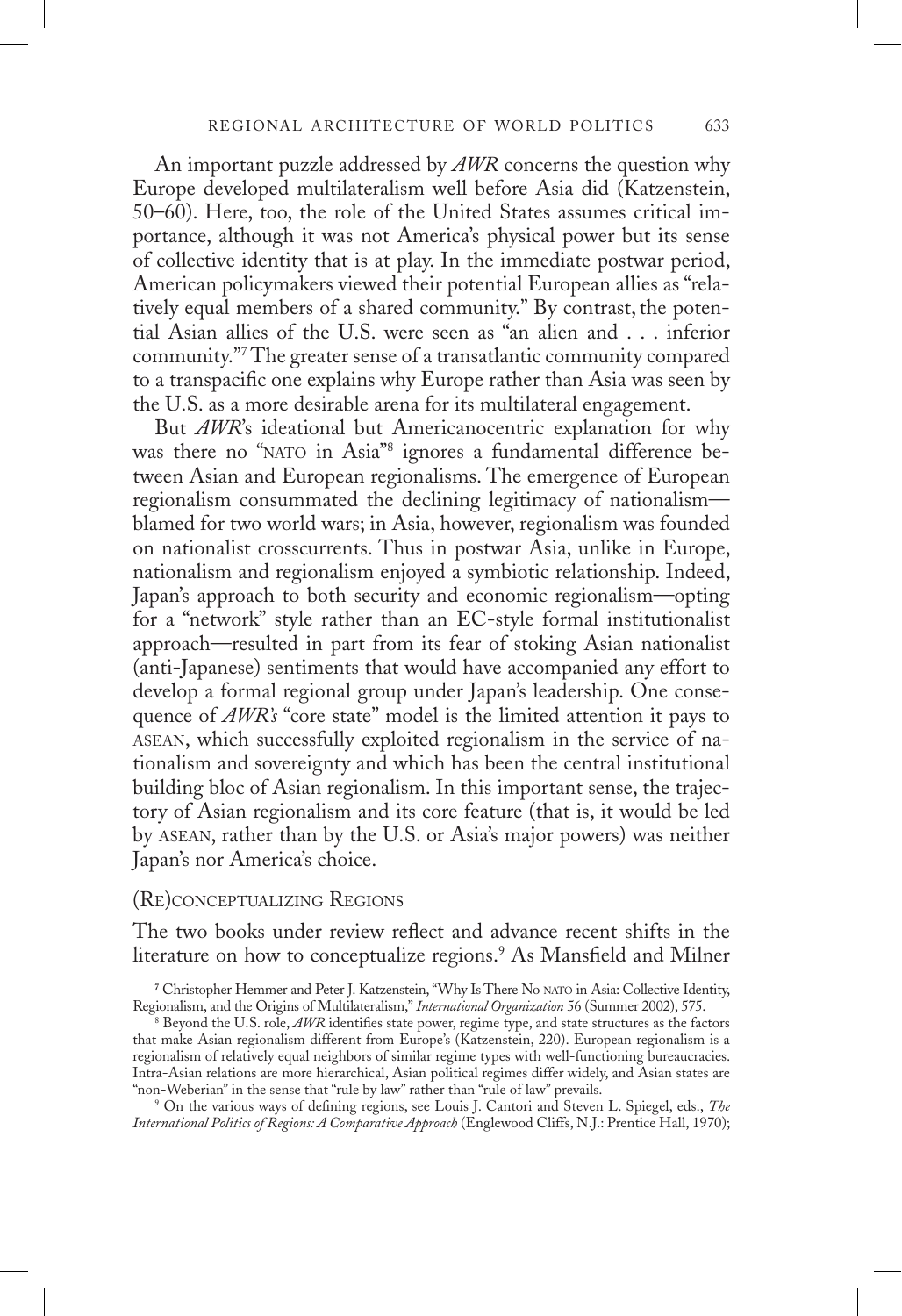note, regions are increasingly viewed in nongeographic terms. Physical proximity or shared cultural, linguistic, political, or economic ties are no longer considered to be a sufficient condition for regionness.<sup>10</sup> Behavioral approaches that employed inductive, quantitative methods to delineate regions<sup>11</sup> have also lost their appeal. Newer approaches emphasize the social construction of regions. Adler and Crawford argue that regions are not to be conceptualized "in terms of geographic contiguity, but rather in terms of purposeful social, political, cultural, and economic interaction among states which often (but not always) inhabit the same geographical space."12 Moreover, there has been an increasing tendency to view regions in ideational terms. Regions could express collective identities, self-generated and recognized as such by outsiders.13 Regionness could also be a function of regionalist ideas and discourses, and the prominence of regions may well depend as much on "representation" as on "reality."<sup>14</sup>

Both books profess a constructivist understanding of regions. *R&P*  holds that regional security complexes "are socially constructed by their members, whether consciously or (more often) unconsciously" (Buzan and Wæver, 48). For *AWR*, "Regions are not simply physical constants" but "express changing human practices" (Katzenstein, 12).

<sup>10</sup> Edward Mansfield and Helen Milner, "The New Wave of Regionalism," International Organi*zation* 53 (Summer 1999).

<sup>11</sup> Charles Pentland, "The Regionalization of World Politics: Concepts and Evidence," Interna*tional Journal* 30 (Autumn 1974–75), 615. On the behavioral perspective on regions, see Bruce Russett, *International Regions and the International System: A Study in Political Ecology* (Chicago: Rand McNally, 1967); idem, "Delineating International Regions," in Joel David Singer, ed., *Quantitative International Politics: Insights and Evidence* (New York: Free Press, 1968).

<sup>12</sup> Emanuel Adler and Beverly Crawford, "Constructing a Mediterranean Region: A Cultural Approach" (Paper presented at the Conference on the Convergence of Civilizations? Constructing a Mediterranean Region, Lisbon, Portugal, June 6–9, 2002), 3.

<sup>13</sup> Ole Wæver, "Culture and Identity in the Baltic Sea Region," in Pertti Joenniemi, ed., *Cooperation in the Baltic Sea Region* (London: Taylor and Francis, 1993).

<sup>14</sup> See Arif Dirlik, "The Asia-Pacific Region: Reality and Representation in the Invention of the Regional Structure," *Journal of World History* 3, no. 1 (1992).

William R. Thompson, "The Regional Subsystem: A Conceptual Explication and a Propositional Inventory," *International Studies Quarterly* 17 (March 1973); Andrew Hurrell, "Regionalism in Theoretical Perspective," in Louise Fawcett and Andrew Hurrell, eds., *Regionalism in World Politics* (Oxford: Oxford University Press, 1996); Iver Neumann, "A Region-Building Approach to Northern Europe," *Review of International Studies* 20 (1994); Kanishka Jayasurya, "Singapore: The Politics of Regional Definition," *Pacific Review* 7, no. 4 (1994); Mitchell Bernard, "Regions in the Global Political Economy: Beyond the Local-Global Divide in the Formation of the Eastern Asian Region," *New Political Economy* 1 (November 1996); Hari Singh, "Hegemonic Construction of Regions: Southeast Asia as a Case Study," in Sarah Owen, ed., *The State and Identity Construction in International Relations* (London: Macmillan, 1999); Amitav Acharya, *The Quest for Identity: International Relations of Southeast Asia* (Singapore: Oxford University Press, 2000); Alexander Murphy, "Regions as Social Constructs: The Gap between Theory and Practice," *Progress in Human Geography* 15, no. 1 (1991); Raimo Varynen, "Regionalism: Old and New," *International Studies Review* 5, no. 1 (2003); Andrew Hurrell, "One World? Many Worlds? The Place of Regions in the Study of International Society," *International Affairs* 83 (2007).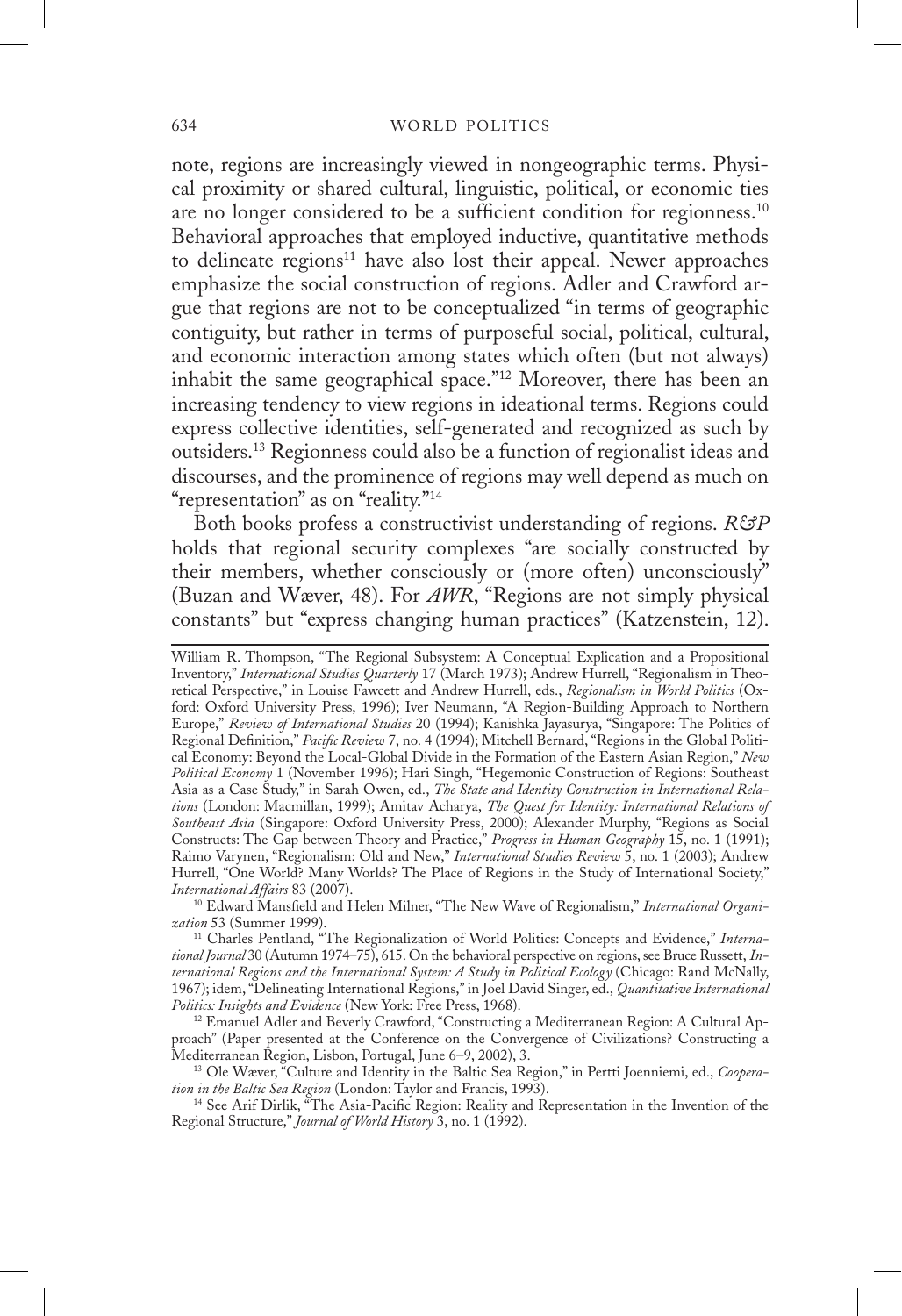But both reject the view that regions can be simply a product of the shared imagination of peoples or states. Neither book considers social construction to be adequate; rather, it has to be combined with materialist determinants. In *R&P* the materialist element includes the neorealist-favored notions of bounded territoriality and distribution of power. This is blended with securitization theory, which focuses on political "speech acts" with which a "security issue is posited (by a securitizing actor) as a threat to the survival of some referent object (nation, state, the liberal international economic order, the rain forests), which is claimed to have a right to survive" (Buzan and Wæver, 71). The book argues for combining neorealist, globalist, and regionalist perspectives in understanding post–cold war global or regional security orders (Buzan and Wæver, 13). *AWR* finds the boundaries between materialism/ rationalism and constructivism to be thin and extols instead "the value of relying on multiple explanatory frameworks" that are "formulated on pragmatic assumptions."15 It uses "analytic eclecticism," a perspective that looks to a mix of geopolitical, behavioral, and constructivist understandings of regions. Instead of testing "the relative explanatory power" of realism ("the material capabilities of the US and the core states"), liberalism ("the relative efficiency of institutional forms built around the core states"), and constructivism ("collective identities in European and Asian affairs"), it draws "selectively from all three in the effort to establish the interconnections between the various processes" (Katzenstein, 39).

The syncretism of the two volumes extends to the relationship between disciplinary approaches and area studies. *R&P* laments the tendency among area specialists to focus on the cultural uniqueness of their respective regions and reject comparative studies. By contrast, ir theories aspire to a global reach and a systematizing capability that neglect the regional level. Regional security complex theory (RSCT) is supposed to provide a way out by sharply distinguishing between the regional and the global levels while at the same time focusing on "selfdefining regional dynamics" (requiring area studies knowledge) in a worldwide setting of mutually exclusive regions (requiring the help of theory) (Buzan and Wæver, 468). *AWR* acknowledges that "exclusive specialization in a particular area . . . misses the connections between developments in different parts of the world." But area studies is crucial for analyzing transnational relations. It offers "contingent gener-

<sup>&</sup>lt;sup>15</sup> Peter J. Katzenstein and Rudra Sil, "Rethinking Asian Security: A Case for Analytical Eclecticism," in J. J. Suh, Peter J. Katzenstein, and Allen Carlson, eds., *Rethinking Security in East Asia: Identity, Power and Efficiency* (Stanford, Calif.: Stanford University Press, 2004), 5.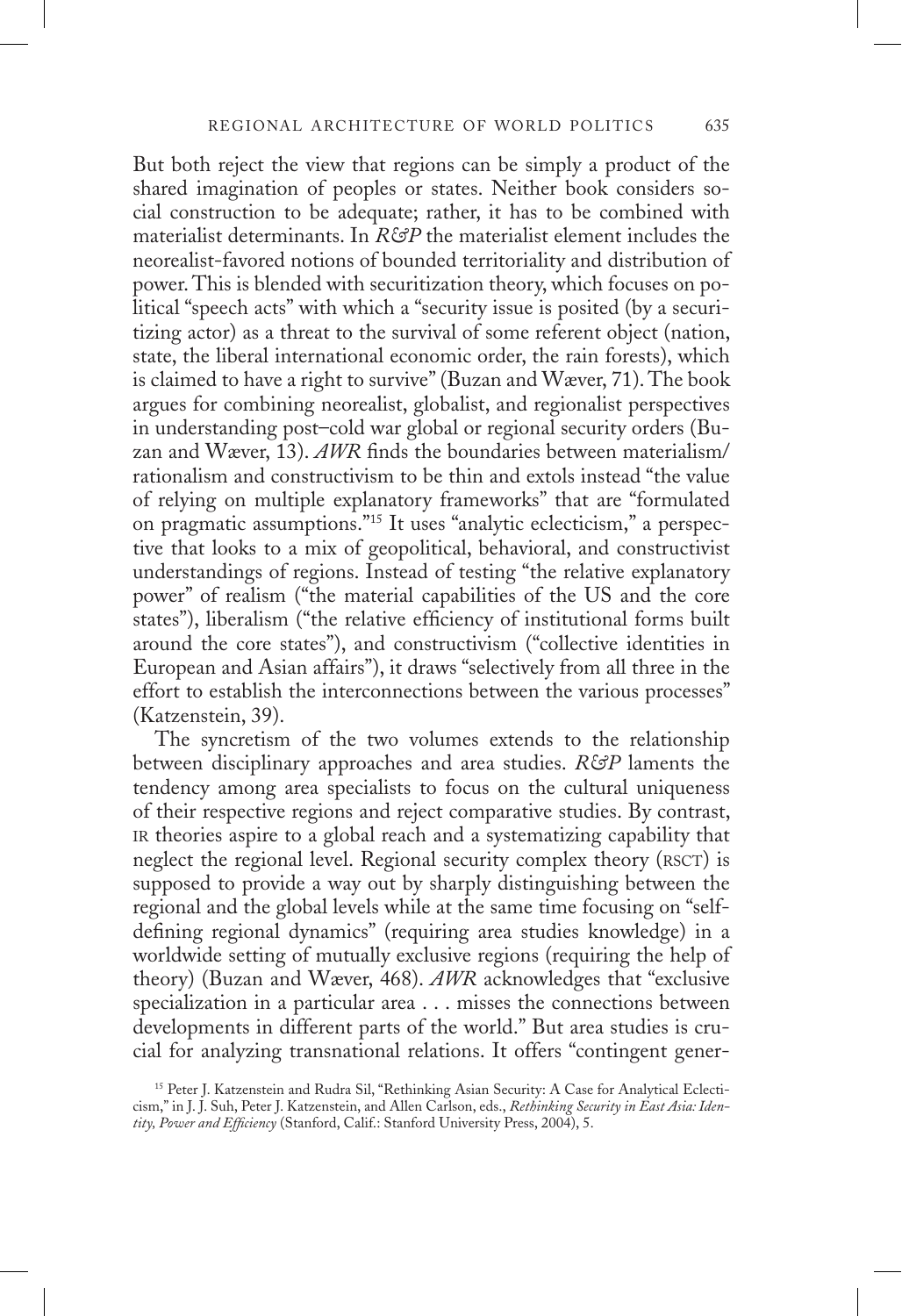alizations that go beyond specific locales" and thus compensates for the "superficial and speculative" connections that strictly disciplinary perspectives make "to the variegated experiences of various parts of the world" (Katzenstein, x–xi).

The conceptualization of regional dynamics found in the two volumes is not without problems. The Wæverian constructivist facade of *R&P* sits uneasily atop its "Buzantine" neorealist foundation. Geography and geopolitics still rule. Although regions change,<sup>16</sup> they cannot change too much. It would be extremely rare for an rsc to travel the distance from being anarchic (conflict formation) to becoming a security community (Buzan and Wæver, 480). What then are we to make of the transformations in EU-Europe and to a lesser extent in Southeast Asia and the Southern Cone? Norms have no place in RSCT. The role of regional institutions as agents of transformation gets limited attention. As such, the line between regional security complex theory and neorealism becomes blurred. *R&P* even offers to make RSCT the "fourth tier" of neorealism, provided the latter can "accept the importance of the regional level and its distinct shaping effects" (Buzan and Wæver, 481–82).

By giving more play to the role of identity, *AWR* raises possibilities for deeper regional transformation. National and regional identities, the product of historical memory, cultural flows, and political action by elites, are not constant but subject to reinterpretation and alteration (Katzenstein, 76, 81). Thus, an emerging regional identity need not replace national, subnational, and local identities. The two can coexist and may even complement one another. Hence, it is possible for former enemies to become friends and for security communities to replace historical patterns of anarchy and disorder.

But *AWR*'s analytic eclecticism, which allows it to discuss the role of U.S. power as well as its sense of collective identity, gives little space to ideational variables, which speak essentially to local agency. These include the anticolonial ideologies of regional groups in the developing world, regionalist ideas (for example, pan-Arabism, pan-Africanism, pan-Americanism), and personalities (for example, Monnet in Europe, Nehru and Sukarno in Asia, Bolivar in Latin America, Nasser in Egypt, and Nkrumah in Africa).

<sup>16</sup> Security complexes may merge to become "supercomplexes" or may split. They may become conflict prone or peaceful through "securitization and desecuritization." Securitization involves taking extraordinary measures to address challenges that have been labeled/constructed as existential threats to a state or other international actors (including regions) (Buzan and Wæver, 71). Desecuritization refers to the reverse process whereby issues already labeled as such are taken out of the emergency mode and put back into normal political sphere (Buzan and Wæver, 71).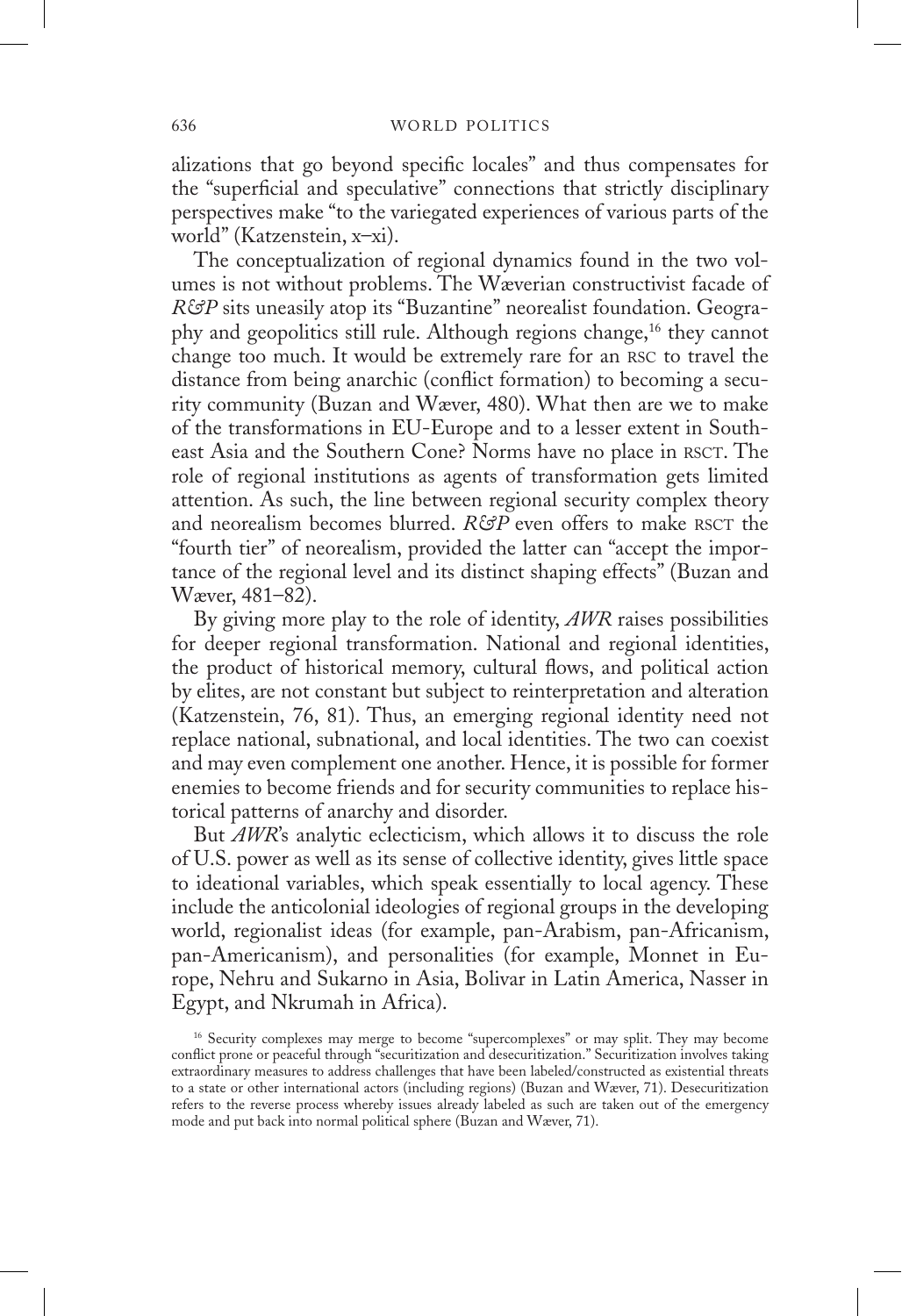Another gap in the conceptualization of the regional architecture of world politics common to both books may be noted. Both discuss at length the vertical relations of regions, that is, relations between regional and global powers, but neither devotes enough attention to the horizontal relationship between regions. To identify and compare regions is not necessarily to study their interrelationship. Neither volume tells us much about interregional flows (especially important, given *AWR*'s insistence that regions are not autarchic blocs) or about emulation and learning, including the demonstration effects of one type of regionalism on another.<sup>17</sup> Yet the question of emulation becomes more important with the growing attention to the global diffusion of the norms and practices of the European Union.18

#### Ordering Regions

A *central* question for those theorizing about the regional architecture of world politics is how regions produce order. As Alagappa notes, while order is a "slippery" concept in international relations and can be used in "multiple ways," policymakers and academics use the term as though its meaning were self-evident. Very few define the concept or even clarify how its is used.19 Neither book rises above this problem.

International relations scholars have used the concept of order (international and regional) in two main ways. The first is "as a description of a particular status quo."20 Here, order means an existing distribution of power or institutional arrangement, irrespective of its consequences for peace or conflict. The second usage of order has more normative content, in referring to increased stability and predictability, if not to peace per se. Hedley Bull defined international order as "a pattern of activity that sustains the elementary or primary goals of the society of states, or international society."21 He identified the goals toward which the pattern of activity is geared as including preservation of the state system, maintaining the sovereignty or independence of states and relative peace or absence of war

<sup>17</sup> *R&P* discusses material security linkages between the neighboring RSCs, such as South, Southeast, and Northeast Asia; the Middle East and Africa; North and South America; and the links between Russia and Europe and Asia (Buzan and Wæver, chap. 6 and pp. 258–60, 333–37, 429–33).

<sup>18</sup> Amitav Acharya, "How Ideas Spread: Whose Norms Matter? Norm Localization and Institutional Change in Asian Regionalism," *International Organization* 58 (Spring 2004).

<sup>20</sup> Mohammed Ayoob, "Regional Security and the Third World," in Ayoob, ed., *Regional Security in the Third World* (London: Croom Helm, 1986), 4.

<sup>21</sup> Hedley Bull, *The Anarchical Society*, 2<sup>nd</sup> ed. (Basingstoke: Macmillan, 1999), 8.

<sup>19</sup> Muthiah Alagappa, "The Study of International Order," in Alagappa, ed., *Asian Security Order: Instrumental and Normative Features* (Stanford, Calif.: Stanford University Press, 2003), 34. For a discussion of regional orders produced by internationalist coalitions, see Etel Solingen, *Regional Orders at Century's Dawn: Global and Domestic Influences on Grand Strategy* (Princeton: Princeton University Press, 1998).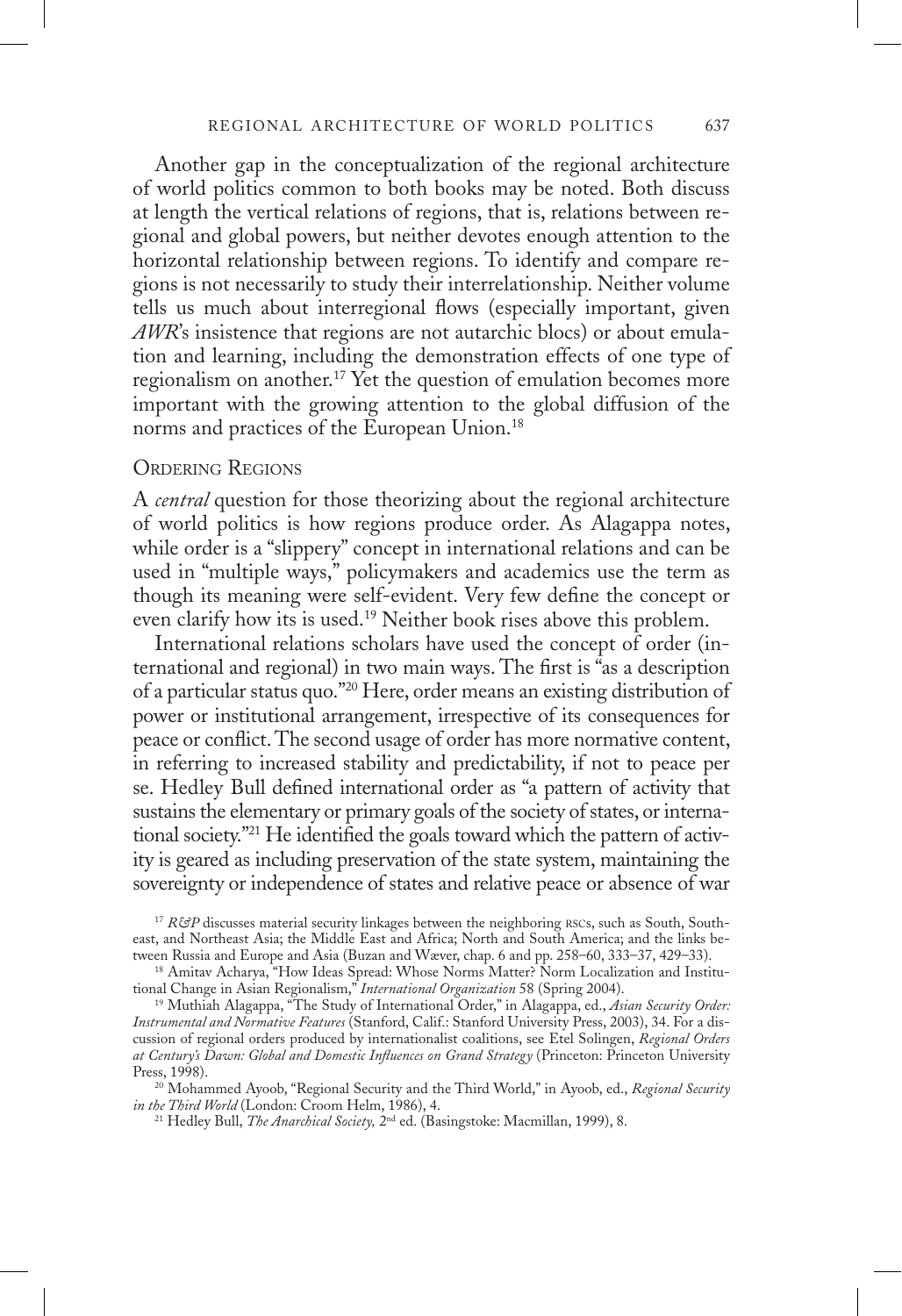as normal conditions among states, limiting violence, keeping promises, and protecting property rights.22 Bull's conception of international order informs the concept of order at the regional level. Thus, Morgan defines regional order as "dominant patterns of security management within security complexes."23 Alagappa stresses "rule governed interaction," that is, "whether interstate interactions conform to accepted rules."24

Both books seem to use regional order in its descriptive sense as a particular type of arrangement. In *Regions and Powers*, we get not a generic definition of regional order but only identification of possible types of regional orders: collective security, alliance, concert, regime, and security community, as well as hierarchical orders built around great powers (Buzan and Wæver, 474–75).25 But how do different types of rscs (standard, centered, great power, and so on) that the book spends so much time explicating correlate with these specific types of orders? *R&P* offers an elaborate schema for identifying security complexes, but as Lake and Morgan point out, "Regional security complexes . . . are distinct from regional orders. The existence of security externalities linking states together does not itself define the way in which those states seek to manage their security relations."26 Regional order cannot be conflated with the structural and institutional forms of regions. Is there a causal relationship between a particular type of rsc and a particular type of regional order? There is a hint that institutionally centered RSCs are likely to produce security communities (Buzan and Wæver, 65). What sort of security order would a great power RSC or a standard rsc produce? South America is a standard rsc and a security community. Southeast Asia is a standard RSC, but it is only a security regime. East Asia is a centered (through a great power) RSC and a security regime. In other words, the structural schema proposed by *R&P* is not very helpful in telling us what type of security order will emerge from different types of rscs. To understand how rscs produce regional order, we therefore need to know how and why actors within an rsc opt for a certain approach to conflict management. It cannot simply be inferred from the descriptive features of the rsc*.*

 $26$  Lake and Morgan (fn. 1), 12.

<sup>22</sup> Ibid., 16–19.

<sup>&</sup>lt;sup>23</sup> Morgan, "Regional Security Complexes and Regional Orders," in Lake and Morgan (fn. 1), 32.

<sup>24</sup> Alagappa (fn. 19), 39.

<sup>25</sup> Of these, the definitions of three types of regional security orders are noteworthy. *Conflict formation:* "a pattern of security interdependence shaped by fear of war and expectations of the use of violence in political relations"; *security regime:* "a pattern of security interdependence still shaped by fear of war and expectations of the use of violence in political relations, but where those fears are restrained by an agreed set of rules and expectations that those rules will be observed"; *security community:* "a pattern of security interdependence in which the units do not expect or prepare for the use of force in their political relations with each other" (Buzan and Wæver, 489, 491).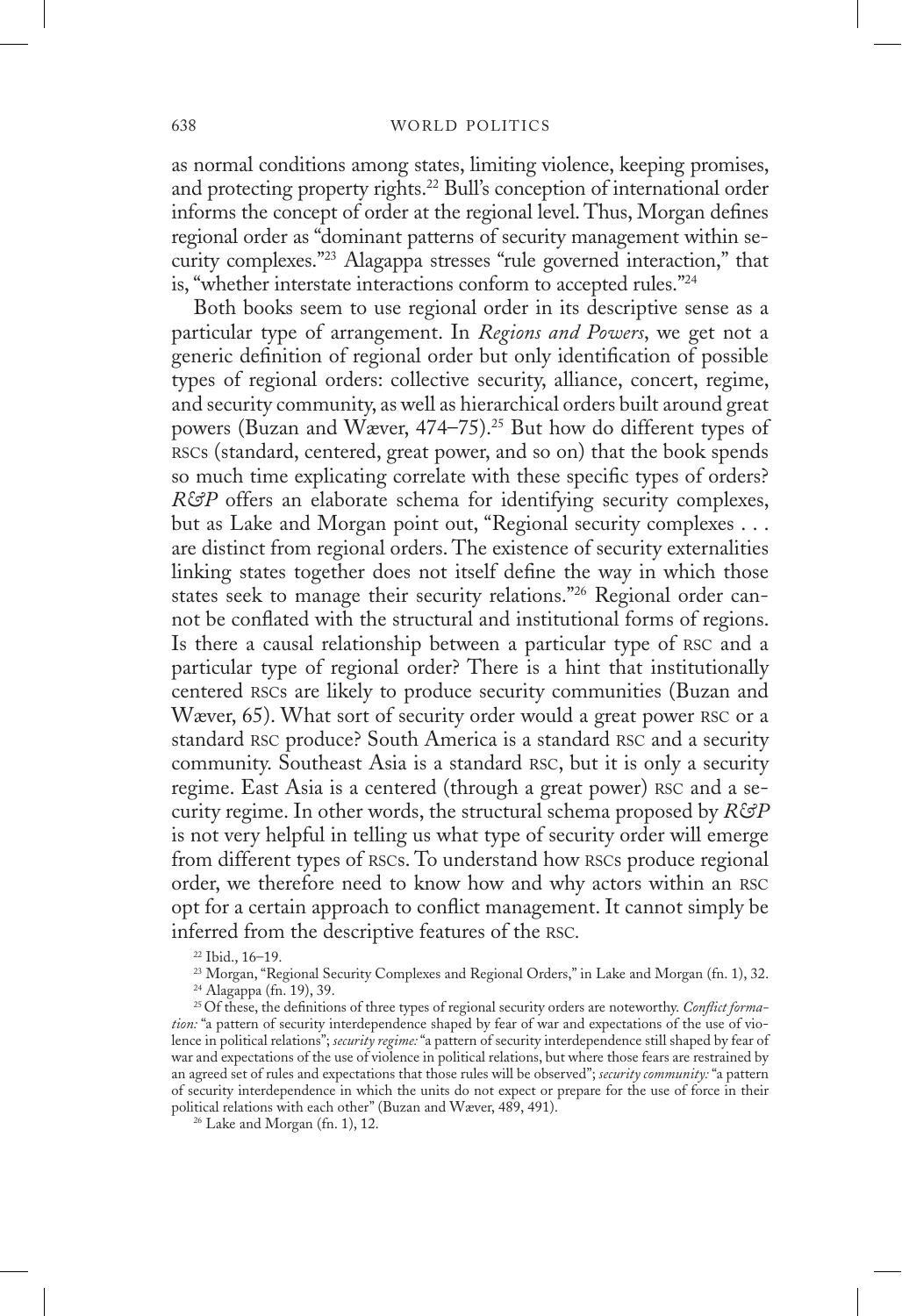Here, Katzenstein's institutionalist approach is more helpful. While regions should not be conflated with regional institutions, the existence, design, and performance of regional institutions can tell us much about the conditions and prospects of regional order, including protection of sovereignty and prospects for conflict management and rule-governed behavior among states. Institutions in this sense reflect as well as shape the state of regional peace and stability. But uncertainty exists in *AWR*  about how different institutional forms relate to regional order. Since *AWR* establishes clearly that European regionalism is more institutionalized and less sovereignty bound than Asia's, does it then mean that Europe has more regional order? The book could, but chooses not to, make such a claim, mindful of Katzenstein's own earlier warning that in comparing the two regionalisms it would be "a great mistake to compare European 'success' with Asian 'failure.' Such a Eurocentric view invites the unwarranted assumption that the European experience sets the standard by which Asian regionalism should be measured."27

Nonetheless, more attention to variations among regional institutions and the implications of these variations for conflict management could offer a productive avenue for further research on regional orders. For example, a recently completed comparative study of regional institutions looks not only at why regional institutions differ in terms of their design but also at how these differences correlate with their effectiveness, including their role in ensuring regional order (peace and stability).<sup>28</sup> One of the findings of the project is that if effectiveness is measured in terms of the ability of a regional institution to achieve its "set goals," then regional institutions with less formal and binding rules have helped to preserve the state system and maintain the independence of states, the key "set goal" of all regional institutions in the Third World. This supports Katzenstein's view that one should not think of EUstyle supranationalism as the only model of success that other regional institutions ought to emulate. Another finding of the project, however, <sup>27</sup> Peter J. Katzenstein, "Introduction: Asian Regionalism in Comparative Perspective," in Peter J.

Katzenstein and Takashi Shiraishi, eds., *Network Power: Japan and Asia* (Ithaca, N.Y.: Cornell University Press, 1997), 3.

28 Amitav Acharya and Alastair Iain Johnston, eds., *Crafting Cooperation: Regional International Institutions in Comparative Perspective* (Cambridge: Cambridge University Press, 2007). This study is different from the Rational Design of International Institutions (RDII) project, which addressed why and how international institutions differ (in terms of their membership rules, scope of issues, centralization of tasks, rules for controlling the institution, and flexibility of arrangements) but bracketed considerations of their effectiveness. Barbara Koremenos, Charles Lipson, and Duncan Snidal, *The Rational Design of International Institutions* (Cambridge: Cambridge University Press, 2004); John S. Duffield, "The Limits of 'Rational Design," *International Organization* 57 (Spring 2003). The RDII project did not study regional institutions. The Acharya-Johnston project looks at both material and ideational aspects of design variations among regional institutions and then studies the impact of these features on the effectives of institutions.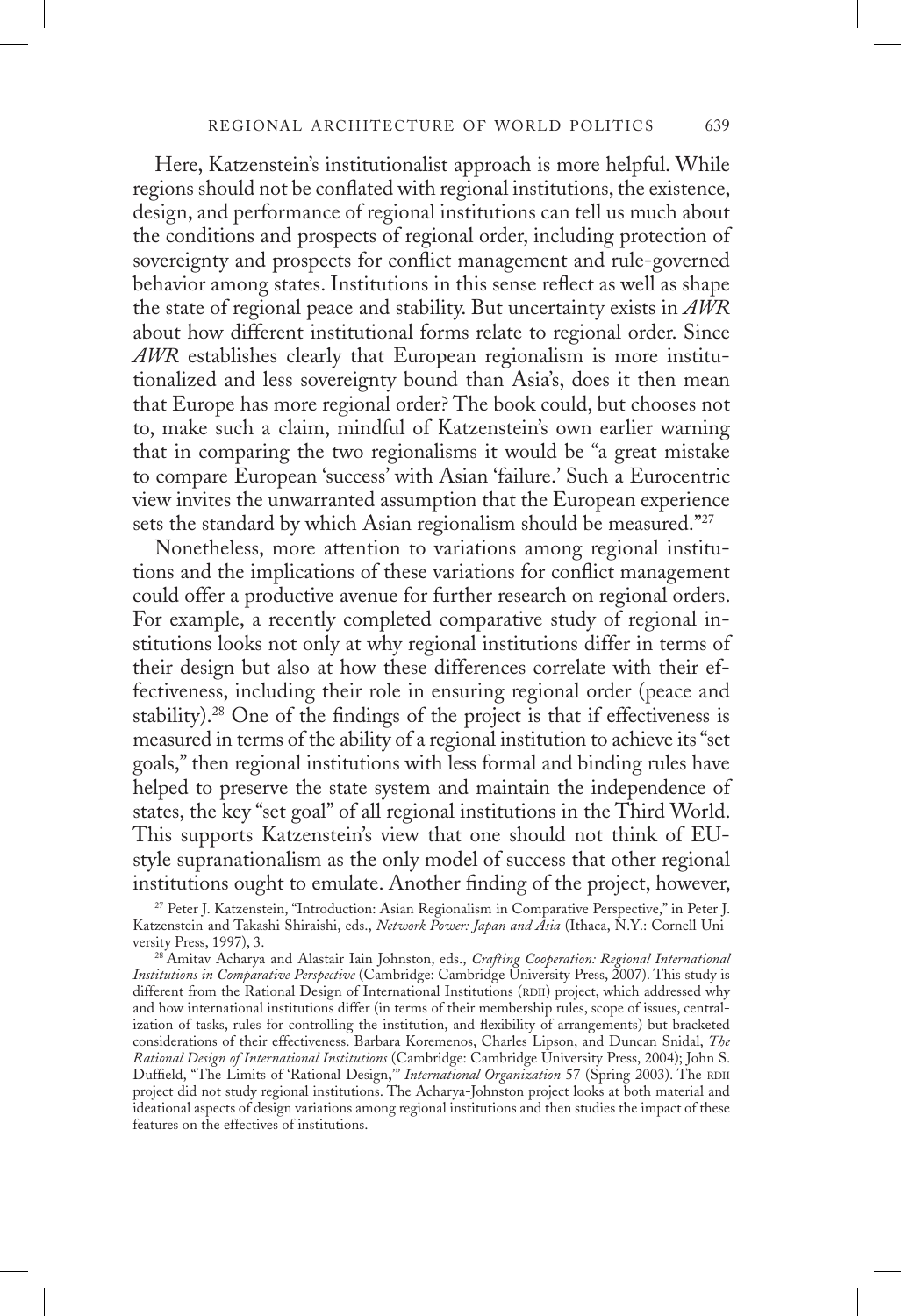is that the distribution of power is not a key factor in the effectiveness of regional institutions in promoting peace and order. Regional institutions created by great powers or regional powers are not necessarily more effective at limiting violence and generating rule-governed interactions than are those created by small or weak states.<sup>29</sup>

This leads to the main issues raised in the introduction, the relationship between regions and power and the possibility of regions without hegemonic construction and of regional orders where local responses to powerful actors play a defining role.

## The Missing Picture: How Regions Shape Power

# Regions and Hegemony

Who makes regions? The idea of a regionalized world order suggests not only that regions are becoming more important sites of international interactions but also that they enjoy relative autonomy from system-level forces. But how can regions have autonomy if great powers and the sole superpower play such a dominant role in shaping them?

*R&P* argues that regional dynamics need not follow global power interactions. But is this disjuncture simply a product of great power design, indifference, overstretch, or domestic isolationism, or is it shaped by the normative preferences if not the physical resistance of the regional actors? *R*&P allows that the U.S. "can remove it self (or be removed)" from Europe, East Asia, and South America (Buzan and Wæver, 456). But this tantalizing question of who can remove the U.S. from the regional worlds and how is unfortunately not explored further.

In *AWR* it is the "U.S. policy [that has] made regionalism a central feature of world politics"(Katzenstein, 24). Even globalization and internationalization, central processes that make regions porous, often work "in accordance with the power and purpose of the American imperium" (Katzenstein, 13). Yet this overstates the role of the U.S. as a consistent promoter of regionalism and regional institutions around the world. The continental organizations of the postwar era, the League of Arab States and the Organization of African Unity (now African Union), were not a product of U.S. policy but were expressions of local nationalisms (for example, pan-Arabism, pan-Africanism) with a general anti-Western, if not specifically anti-U.S., bias. And some parts of the world have developed regionalism in opposition to U.S. prefer-

<sup>29</sup> Amitav Acharya and Alastair Iain Johnston, "Conclusion: Institutional Features, Cooperation Effects, and the Agenda for Further Research on Comparative Regionalism," in Acharya and Johnston (fn. 28)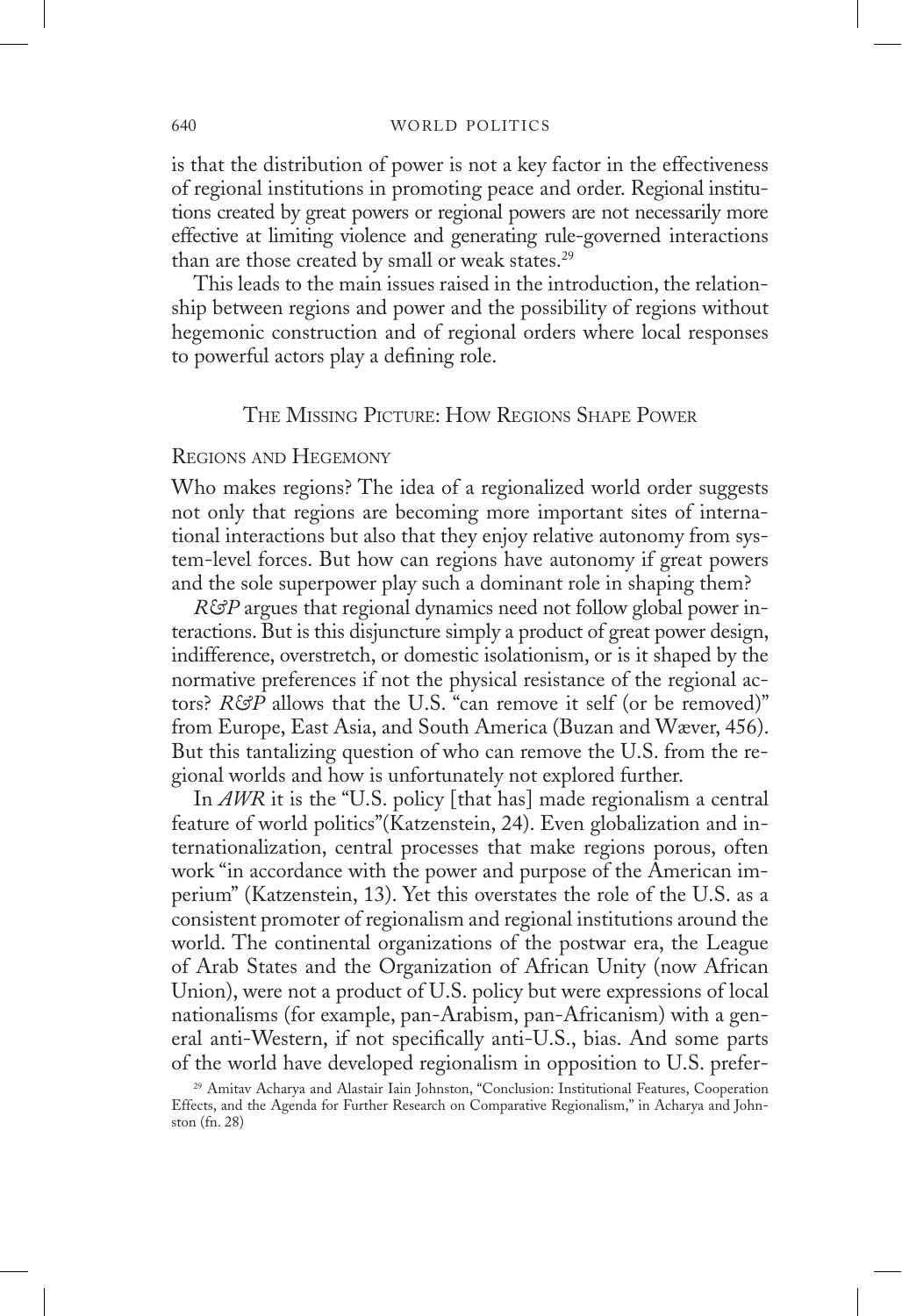ences. In Southeast Asia, the Association of Southeast Asian Nations (asean) was designed as an indigenous alternative to the Southeast Asian Treaty Organization (seato), a regional alliance sponsored by the U.S. 30 Another recent example would be the idea of security multilateralism in Asia, represented by the ASEAN Regional Forum (ARF), an idea which the administration of Bush Sr. had opposed as a "solution in search of a problem."31

What about the influence of regions on the U.S.? For *AWR*, "the American imperium shapes and is shaped by porous regions" (Katzenstein, 179). It puts forward a "two-way Americanization" thesis, which holds that while America changes others, "others change America, at home and abroad" (Katzenstein, 198). But does America really learn from others, as should be the case with any genuine two-way influence and feedback situation?

For *AWR,* changing U.S. public attitudes toward security, including the general public support for preemption (at least before and during the early stages of the war against Iraq) evident in America's response to the 9/11 attacks, is an example of "two-way Americanization." This shows that just as the U.S. can and does shape regional orders around the world, "that world has the capacity to react, often with a complex mixture of admiration and resentment and occasionally with violent fury—thus remaking America"(Katzenstein, 206). To this writer, however, anti-Americanism fueled by the resentment of U.S. dominance that might have contributed to the 9/11 attacks is "blowback" not "feedback." The Bush administration's reaction to that resentment through a nationalistic, unilateralist, and aggressive foreign policy and security approach can hardly be construed as a case of America learning from others or adapting to the ways of others. *AWR* does not deal with the variety of ways in which the role of the U.S. might be challenged from within regions, including Asia and Europe.

Emphasis on the role of great powers in the creation of regional orders is not unusual in the international relations literature. Indeed, the latter often privileges the influence of such powers.32 Mearsheimer sees a natural and inevitable tendency among great powers toward coercive regional domination.<sup>33</sup> Cooper and Taylor hold that great pow-

<sup>&</sup>lt;sup>30</sup> Amitav Acharya, "Why Is There No NATO in Asia? The Normative Origins of Asian Multilateralism," Working Paper, no. 05-05 (Cambridge: Harvard University, Weatherhead Center for International Affairs, July 2005).

<sup>31</sup> Amitav Acharya, *Constructing a Security Community in Southeast Asia: asean and the Problem of Regional Order* (London: Routldge, 2001), 182.

 $32$  Singh (fn. 9).

<sup>33</sup> John Mearsheimer, *The Tragedy of Great Power Politics* (New York: W. W. Norton, 2001), 41.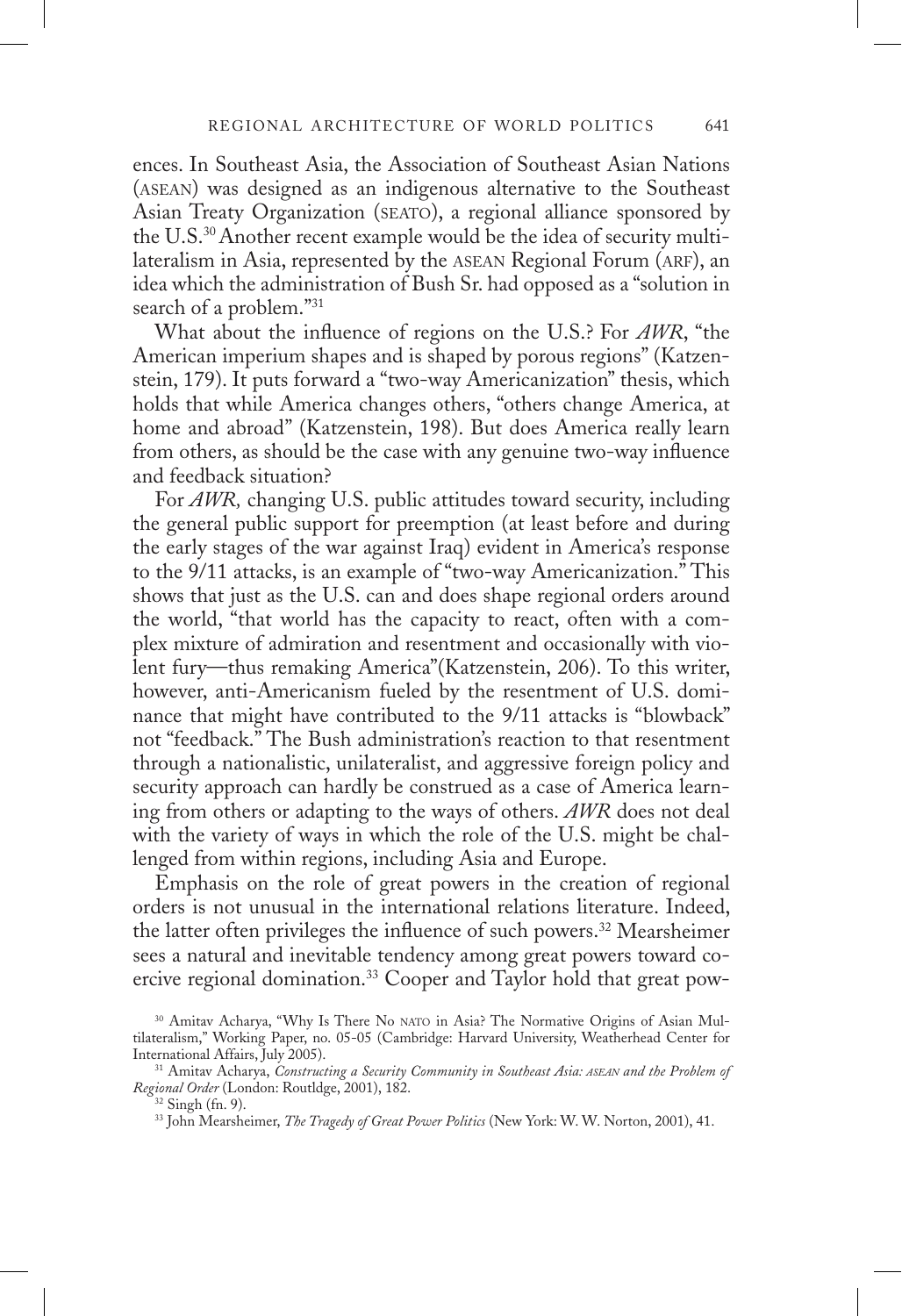ers shape regional institutions in a way that gives weaker states little choice but to join, even when not joining may be preferable.<sup>34</sup> Grieco's argument that great powers may actually undermine the regional integration efforts of weaker states, rather than use them as a means of legitimation, also suggests that power matters much in shaping regional order.35 Even liberal-constructivist perspectives acknowledge the hegemonic construction of regions. Ikenberry posits that hegemonic states may develop consensual and benign international orders with weaker states with a view to legitimize the power differential.36 His notion of "self-binding" suggests, however, that it is the hegemonic actor, rather than the weaker states, that shapes and tailors the terms of cooperation, although this could coincide with the interests of the weaker states.

Power matters in the construction of regional orders, but local responses to power may be more important. As Mittleman and Falk note: "Just as regionalism functions as a hegemonic strategy for the United States, it may also provide space for a variety of counter-hegemonic projects."37 Acharya and Hettne discuss regionalisms by weaker states aimed at challenging the dominance of great powers and/or socializing them through norm setting.<sup>38</sup> Further research into how regions respond to powerful actors, both within and without, is needed to establish their relative autonomy and hence any theoretical claim about the regional reordering of world politics.

The following sections highlight six types of regional responses to power (not mutually exclusive) that shape regional order by influencing the role of outside and regional powers. The various cells of Figure 1, illustrate these responses with examples from Asia.

#### Regions and Autonomy

The first type of response (cell 1) may be led by a great power located within the region. One possibility here is normative dissent, if not out-

<sup>34</sup> Scott Cooper and Brock Taylor, "Power and Regionalism: Explaining Regional Cooperation in the Persian Gulf," in Finn Laursen, ed., *Comparative Regional Integratio*n*: Theoretical Perspectives* (Aldershot: Ashgate. 2003); Lloyd Grubber, *Ruling the World: Power Politics and the Rise of Supranational Institutions* (Princeton: Princeton University Press, 2000).

35 Joseph M. Grieco, "Realism and Regionalism: American Power and German and Japanese Institutional Strategies during and after the Cold War," in Ethan B. Kapstein and Michael Mastanduno, eds., *Unipolar Politics: Realism and State Strategies after the Cold War* (New York: Columbia University Press, 1999).

<sup>36</sup> G. John Ikenberry, *After Victory*: *Institutions, Strategic Restraint, and the Rebuilding of Order after Major Wars* (Princeton: Princeton University Press, 2000).

<sup>37</sup> James Mittleman and Richard Falk, "Global Hegemony and Regionalism," in Stephen C. Calleya, ed., *Regionalism in the Post–Cold War World* (Aldershot: Ashgate, 2000), 19.

<sup>38</sup> Amitav Acharya, "Regional Military-Security Cooperation in the Third World: A Conceptual and Comparative Study of the Association of Southeast Asian Nations," *Journal of Peace Research* 29 ( January 1992); Bjorn Hettne, "The New Regionalism: Implications for Development and Peace," in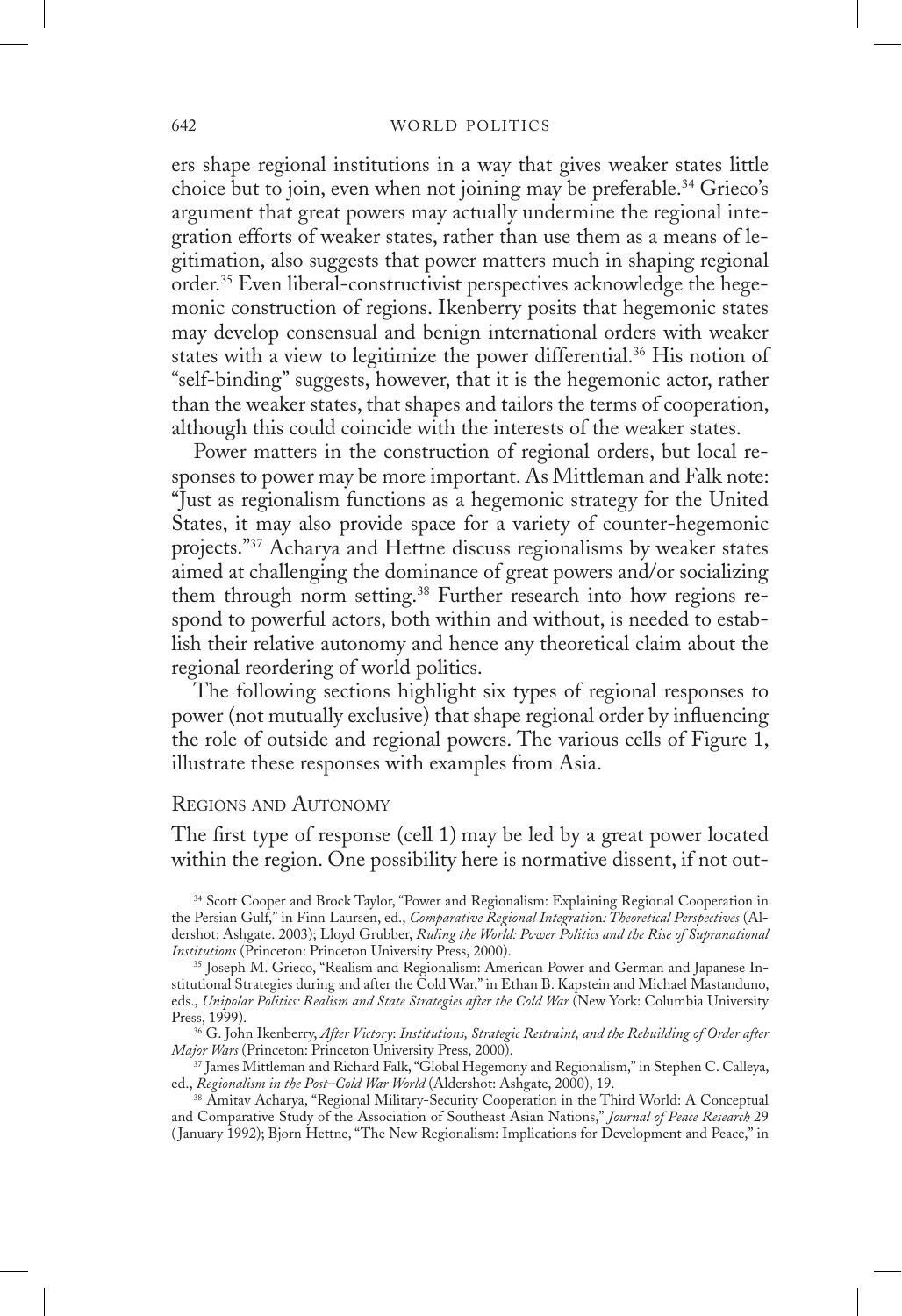|                                     | Responses Initiated by<br><b>Regional Powers</b>                                                                                         | Responses Initiated by<br>Minor States/Powers<br>in the Region                                                                                                             | Societal Responses                                                                           |
|-------------------------------------|------------------------------------------------------------------------------------------------------------------------------------------|----------------------------------------------------------------------------------------------------------------------------------------------------------------------------|----------------------------------------------------------------------------------------------|
| Extraregional<br>Power,<br>Targeted | 1. Normative dissent<br>(e.g., opposition to<br>U.S. diplomacy)                                                                          | 3. Resistance (e.g.,<br>opposition to SEATO)                                                                                                                               | 5. Antiglobalization/<br>Anti-Americanism                                                    |
|                                     | New spheres of<br>influence (e.g, Sino-<br>centric Asian order)                                                                          | Exclusion (e.g.,<br>ASEAN's ZOPFAN)<br>Socialization/Binding<br>(China and the U.S.<br>in ARF)                                                                             |                                                                                              |
| Regional<br>Power,<br>Targeted      | 2. Regional rivalry<br>between emerging<br>regional power vs.<br>U.S.-backed existing<br>regional power (e.g.,<br>Sino-Japanese rivalry) | 4. Resistance (e.g.,<br>opposition to Chinese<br>sphere of influence)<br>Exclusion (e.g.,<br>ASEAN's ZOPFAN)<br>Socialization/Binding<br>(e.g., China and Japan<br>in ARF) | 6. Challenging legitimacy<br>(e.g., anti-Japanese and<br>anti-Chinese protests<br>and riots) |

#### FIGURE 1 Regional Responses to Powers<sup>a</sup>

<sup>a</sup>SEATO is South East Asia Treaty Organization; ZOPFAN is Zone of Peace, Freedom and Neutrality; and ARF is ASEAN Regional Forum. Cells 3 and 4 may overlap, as minor states/powers may adopt exclusion and binding strategies directed simultaneously at both extra-regional and regional powers.

Overlap between cells 1 and 2 is possible where a regional power develops a sphere of influence directed not just at extraregional powers but also at a regional power rival.

right physical challenge, by the core states—Germany in Europe and Japan in Asia—that currently serve the interests of the U.S. imperium*.* 39 As American soft power dissipates, normative dissonance between the core states and the U.S. has grown. Left unchecked, this dissonance could lead to the former's defection, or at least abandonment of some of its functions as a core state. Europe's opposition to the U.S. invasion of Iraq was led not only by France but also by Germany. In the case of East

Bjorn Hettne and Andras Inotai, eds., *The New Regionalism: Implications for Global Development and International Security* (Helsinki: United Nations University, World Institute for Development Economics Research, 1994).

<sup>&</sup>lt;sup>39</sup> For a discussion, focusing on material factors, on the challenge to US hegemony, see Christopher Layne, "The Unipolar Illusion: Why New Great Powers Will Rise," *International Security* 17 (Spring 1993). Layne does not discuss ideational and normative challenges. The durability of unipolarity is asserted in William Wohlforth, "The Stability of a Unipolar World," *International Security* 24 (Summer 1999).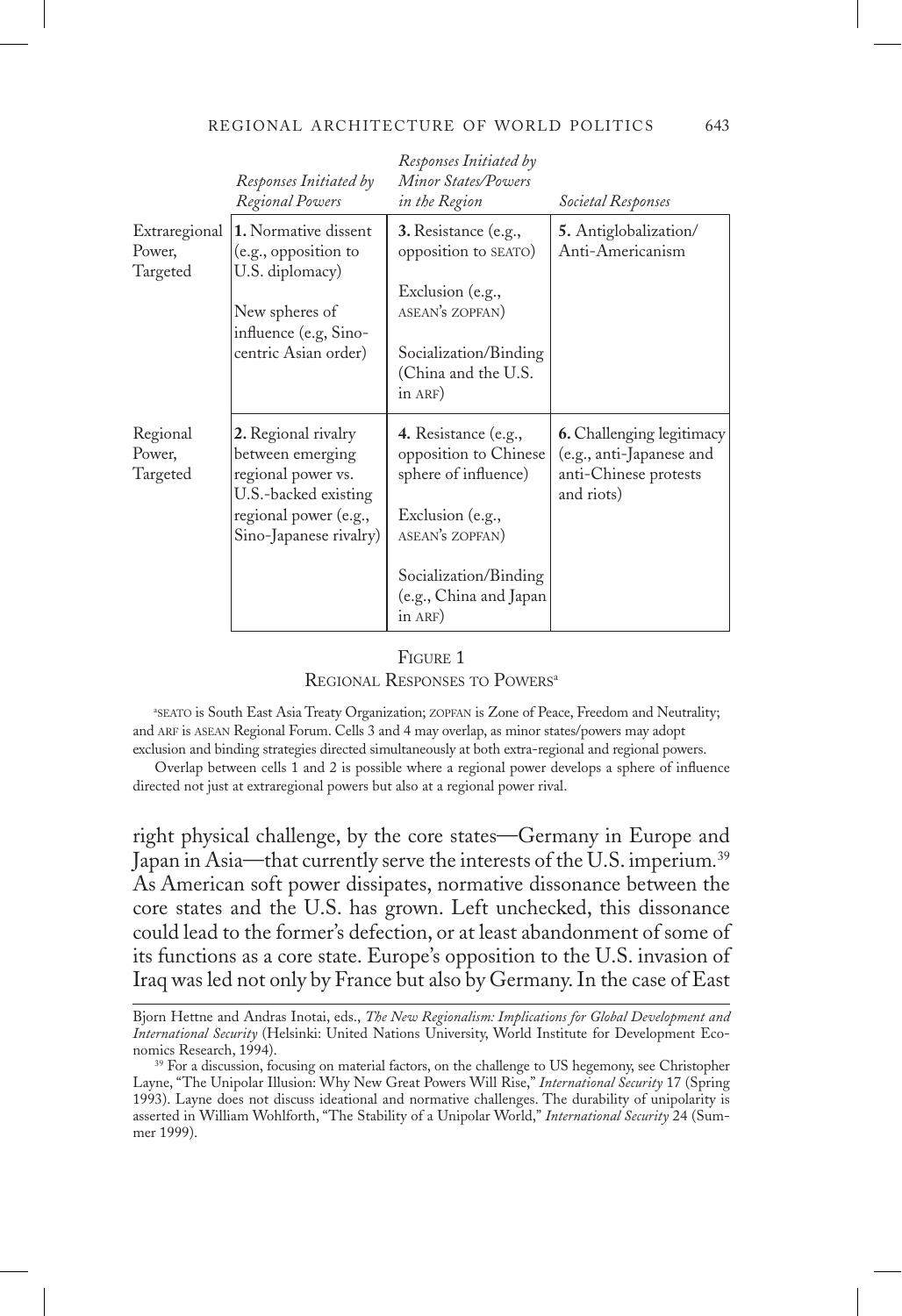Asia, Japan remains within the U.S. security orbit but has also shown a willingness to organize its own economic region, especially during the aftermath of the Asian financial crisis in 1997, when it proposed an Asian monetary system to counter the U.S.-dominated IMF). $40$ 

Another type of challenge to the American imperium could be a sphere of influence organized by a great power located within the region (cell 1, second row). Such regional spheres of influence can be either benign/open or coercive/closed. Kupchan envisages the possibility of "benign regional unipolarity," which would presumably remain open to rival great powers.41 In Asia, Kang foresees a stable Sino-centric regional order that revives the tradition of economic exchange and geopolitical practices of the old tributary system (although it is not clear whether such an order would be open to non-Asian powers such as the U.S., which did not exist during the period of the tributary system).<sup>42</sup> By contrast, some analysts have described China's relationship with the region, especially with Southeast Asia, as a "centre-periphery" relationship or a Chinese Monroe Doctrine that might challenge and isolate U.S. power.43 Richard Armitage, deputy secretary of state (2001–5) in the administration of George W. Bush, has described East Asian regionalism as a "thinly-veiled way to make the point that the US is not totally welcomed in Asia. . . . It seems that China is quite willing to be involved in fora that does not include the US."44

The primacy of the American imperium may also be challenged indirectly by intraregional rivalries, in which an emerging regional power

40 The effort failed due to U.S. opposition but has not faded away. For possible areas of Japanese challenge to the U.S., see Robert Gilpin, "Sources of American-Japanese Economic Conflict," in Ikenberry and Mastanduno, eds., *International Relations Theory and the Asia Pacific* (New York: Columbia University Press, 2003).

<sup>41</sup> Charles Kupchan, "After Pax Americana: Benign Power, Regional Integration, and the Sources of Stable Multipolarity," *International Security* 23 (Autumn 1998). By contrast, Wohlforth dismisses such regional unipolarities, because all potential challengers to the U.S. have great power neighbors that could turn into natural allies of the U.S. or balance each other; Wohlforth (fn. 39).

<sup>42</sup> David Kang, "Getting Asia Wrong: The Need for New Analytical Frameworks," *International Security* 27 (Spring 2003). For a contrarian view, see Amitav Acharya, "Will Asia's Past Be Its Future?" *International Security* 28 (Winter 2003–4).

<sup>43</sup> S. D. Muni, "China's Strategic Engagement with the New ASEAN," IDSS Monographs, no. 2 (Singapore: Institute of Defence and Strategic Studies, 2002), 21, 132; "Economic Juggernaut: China Is Passing U.S. as Asian Power," *New York Times*, June 29, 2002, cited in Friedrich Wu et al., Foreign Direct Investments to China and Southeast Asia: Has asean Been Losing Out," *Economic Survey of Singapore* (Third Quarter 2002), http://unpan1.un.org/intradoc/groups/public/documents/APCITY/ UNPAN010347.pdf (accessed July 28, 2007), 96; Robert A. Manning, "The Monroe Doctrine, Chinese Style," *Los Angeles Times*, August 16, 1998, 2. Ernst Bower, the then president of the U.S.-asean Business Council, said in 2003: "I do feel the Chinese Monroe Doctrine is being built here in the region. As the Chinese get their act together and play on the world stage, this region is the first of a series of concentric circles"; cited in Jane Perlez, "The Charm from Beijing," *New York Times*, October 9, 2003, http://taiwansecurity.org/NYT/2003/NYT-100903.htm (accessed May 12, 2007).

<sup>44</sup> Quoted in Bernard Gordon, "The FTA Fetish," *Wall Street Journal*, November 17, 2005, A16.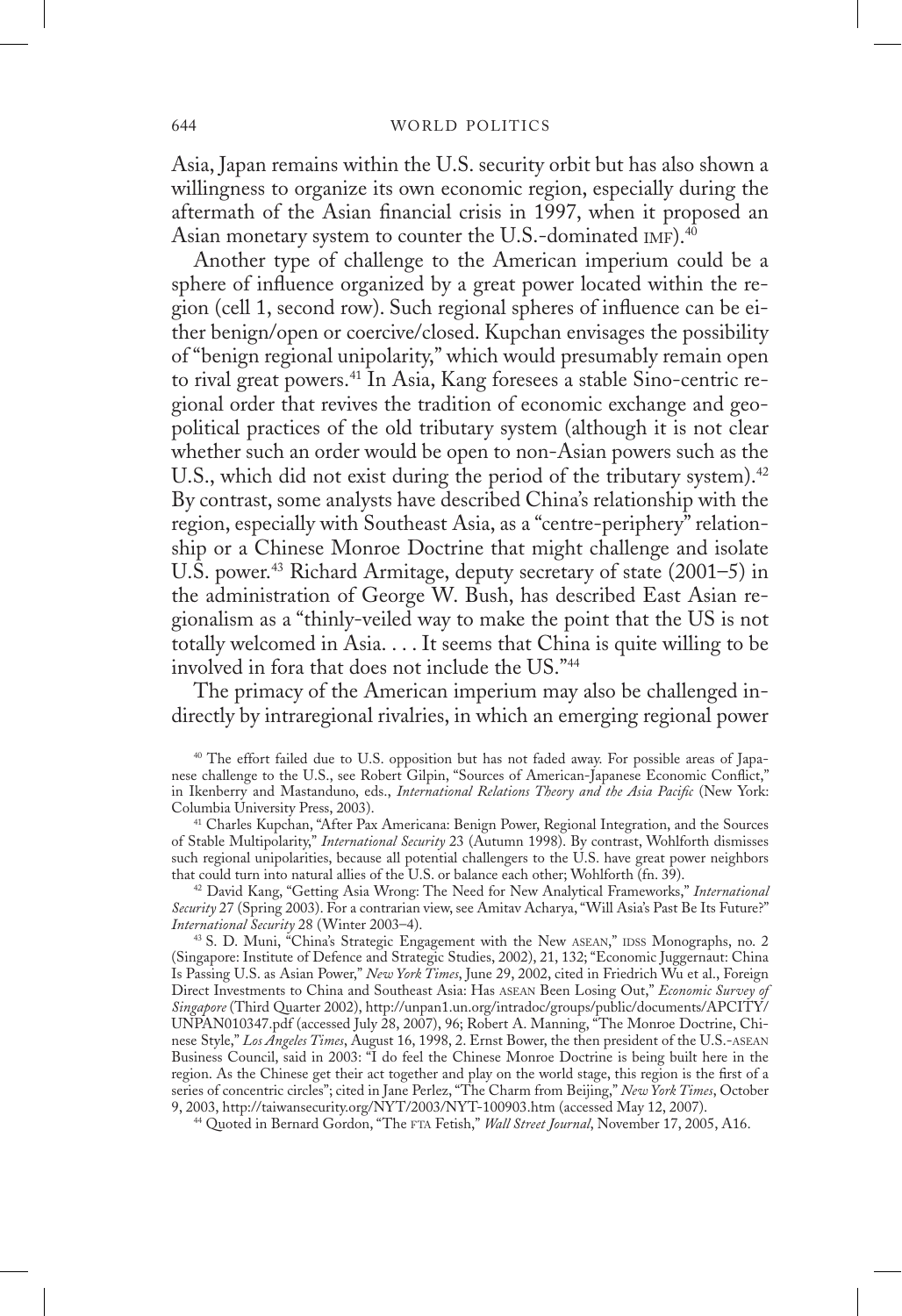challenges the influence of the core state serving U.S. power and purpose (cell 2). Contemporary Sino-Japanese rivalry illustrates this possibility for Asia. This leads to a larger point: in contemporary Asia, a vital arena of the emerging regional architecture of world politics, the sudden slippage of U.S. power, the rise of China, Japan, and India, and the growing interdependence and interaction among Asian countries may redefine regional order in ways not anticipated by the two books under review.

For example, India's rising power and growing interaction with East Asia may call into question not only *AWR*'s scant attention to India as a force in the *East Asian* regional order but also *R&P*'s designation of India as a regional, rather than a global-level power (hence the designation of South Asia as a *standard*, rather than *great power* security complex), and the separation of the South Asian security complex from the East Asian one. As regards the role of China, while it is far from imposing a Monroe Doctrine in Southeast Asia, Beijing is already challenging Japanese influence there through its growing economic and political clout and its diplomatic charm offensive.

Katzenstein discusses the role of *overseas* Chinese networks, but the emerging pattern of Asian regionalism could be based on China's *own*  economic linkages and influence as it reshapes the Asian division of labor. Already it is China, rather than Japan, that is the largest single trading partner of Asian states.<sup>45</sup> Regional production networks in East Asia are increasingly China oriented as the result of foreign enterprises using China as an assembly platform for components of finished products. The emerging China-ASEAN free trade area (FTA) covers a total population of some 1.7 billion people with a combined GDP of about U.S.\$2 trillion. For China, while asean's market of 500 million people and rich natural resources are important considerations behind its drive for an FTA with ASEAN, trade liberalization also offers potential political benefits. China can exploit it to replace Japan as the primary driving force for economic growth and integration. Indeed, China's likely political gains from its proposed FTA with ASEAN may have prompted Japan to propose its own trade initiative in the region. China's interest in an FTA with ASEAN is also challenging to the U.S. and puts paid to any remaining hopes Washington may harbor of promoting free trade through the Asia-Pacific Economic Cooperation (apec).

Against this backdrop, *AWR* goes a bit too far in affirming the relative importance of Japan over China in shaping Asian regional

<sup>45</sup> John Ravenhill, "In Search of an East Asian Region: Beyond Network Power," in Vinod K. Aggarwal and Min Gyo Koo, eds., "Roundtable: Peter J. Katzenstein's Contributions to the Study of East Asian Regionalism," *Journal of East Asian Studies* 7 (September–December 2007).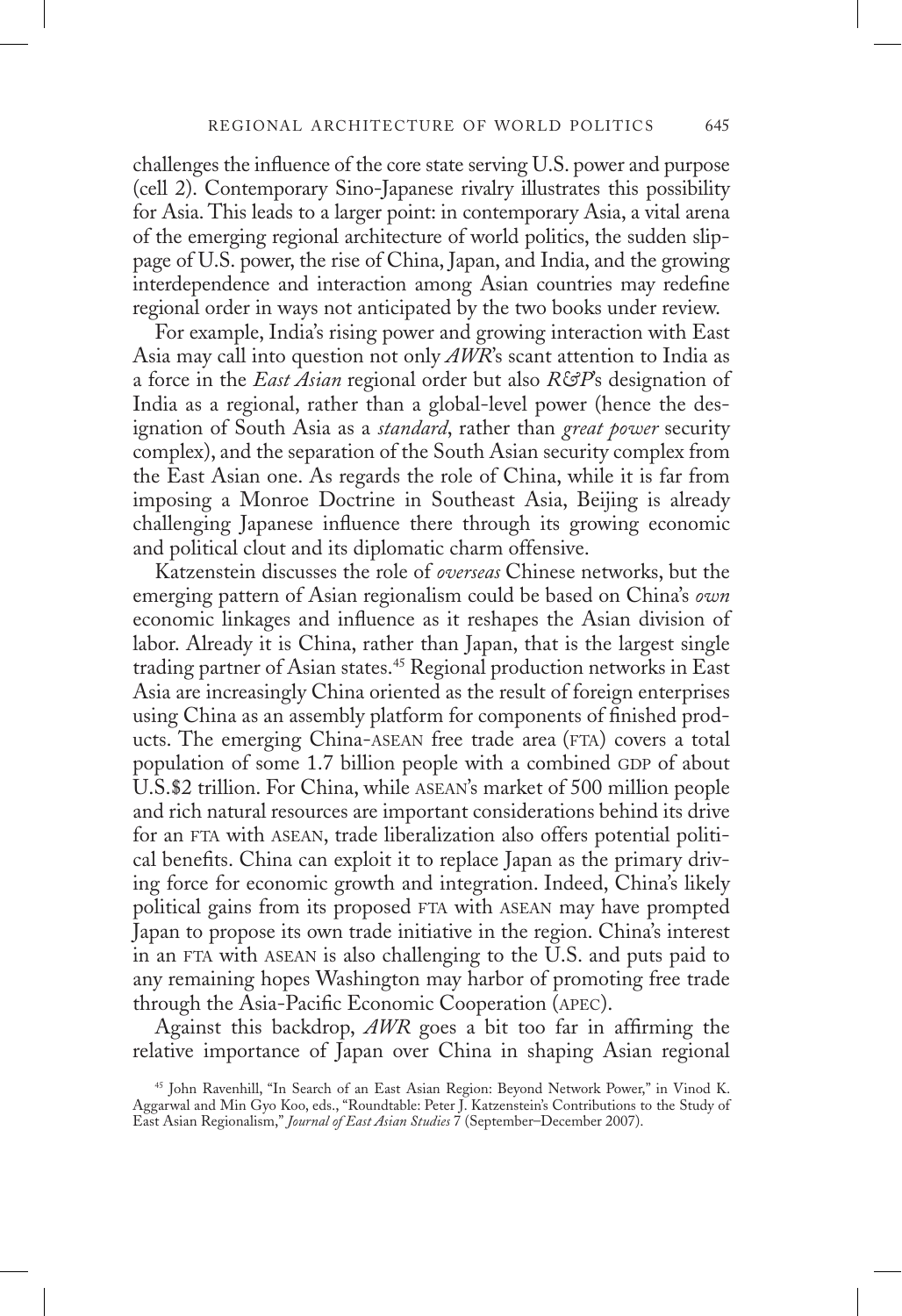order46 (Katzenstein, 91–92). The focus on Japan as the architect of Asian regionalism had more validity for the period of the 1970s–90s. But the rise of China and India is likely to spur new and different types of regionalisms in Asia, ones less closely wedded to U.S. power and purpose. Asian regional order will be shaped less by Japan acting as a core state within the American imperium and more by a fluid and complex pattern of regional interactions featuring the consolidation of China's ties with selected states in its periphery, on the one hand, and an informal coalition of Japan, Australia, India, and the U.S., on the other.

The dilution of American hegemony and of Japan's role as its main agent may be accentuated by changes occurring to the "San Francisco system" of U.S. bilateral alliances, the main basis of its strategic preeminence in Asia, which also cushioned Japan's role in Asian regionalism. A variety of factors challenge the traditional integrity and importance of the San Francisco system with the U.S.-Japan security alliance as its cornerstone. These factors include the rise of complex transnational threats that cannot be handled through exclusionary alliances (not the least because they require the cooperation of China), the emergence of cooperative security ("security with," as opposed to "security against") norms through regional institutions like the ARF, the emergence of India and Singapore as de facto U.S. allies outside of the San Francisco system, and domestic popular discomfort in allied nations such as South Korea and Philippines with U.S. military presence.<sup>47</sup>

Another type of regional state-based responses to power would feature attempts by a region's "minor" states to resist, exclude, or socialize/ bind stronger powers. Such strategies may be applied either to outside (cell 3) or to regional powers (cell 4) or to both simultaneously.

The minor states of the region may offer physical or normative resistance to outside or regional powers (or both) themselves. The resistance of Frontlines States of Africa to the apartheid regime, the Arab League's disjointed but enduring resistance to America-backed Israel, the Gulf Cooperation Council's (gcc) security measures against Iran and Iraq, and asean's support for the Cambodian factions fighting the Soviet-backed Vietnamese occupation of Cambodia in the 1980s are

<sup>46</sup> Japan is vulnerable to China's challenge not just materially but, as Katzenstein himself notes, ideationally. After all, it was China that had the central role in the historical identity of East Asia. And "Japan's inability to recognize its militarist past reinforces political suspicion throughout Asia, and its atypical national security policy has had remarkably little influence in reshaping Asia's regional security order" (Katzenstein, 140).

<sup>&</sup>lt;sup>47</sup> Amitav Acharya and William T. Tow, "Obstinate or Obsolete: The U.S. Alliance Structure in the Asia Pacific" (Manuscript, Department of International Relations, Research School of Pacific and Asian Studies, Australian National University, August 2006).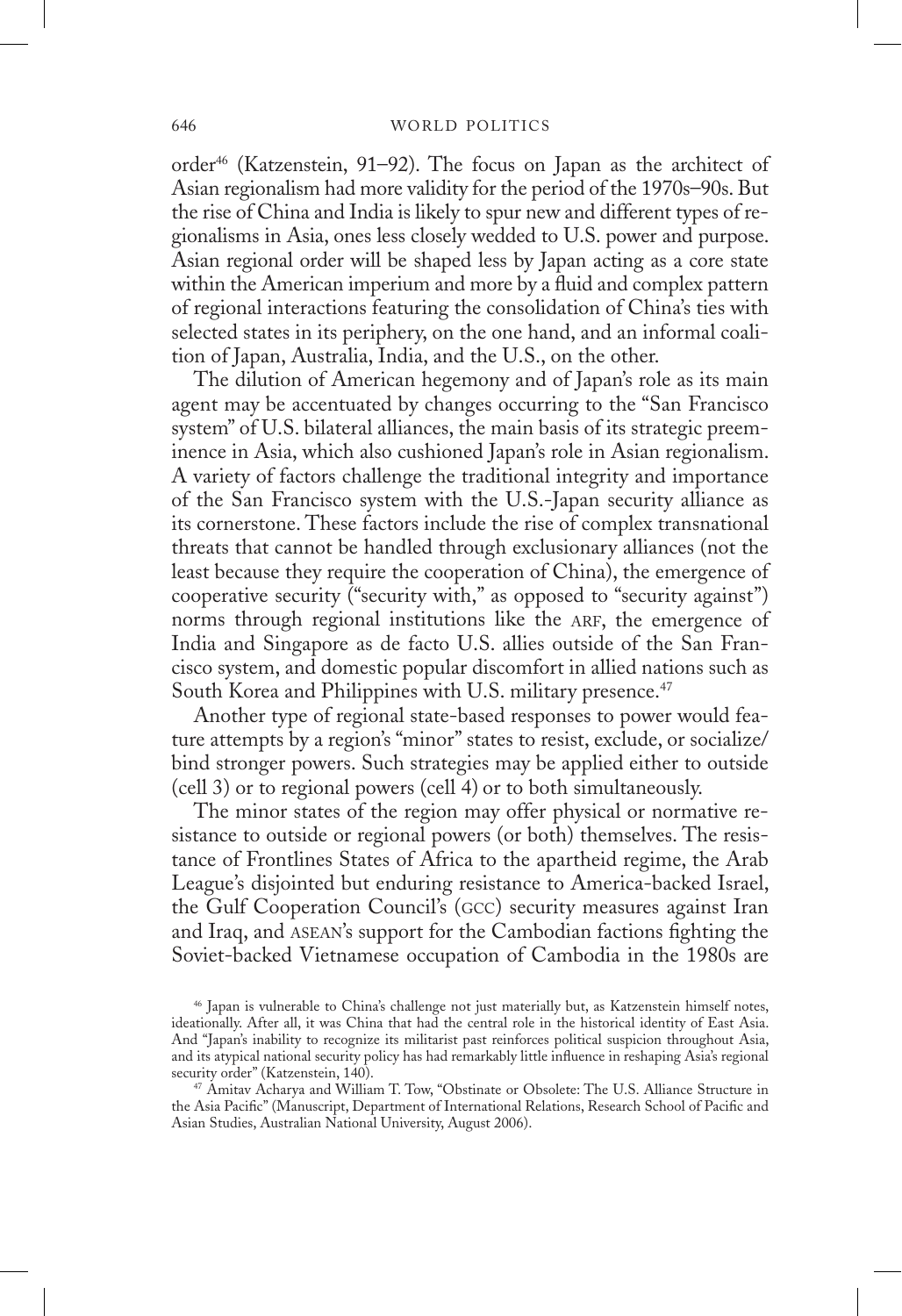examples of intraregional resistance.<sup>48</sup> Regional resistance to power may also be normative. In Asia intrusive U.S. policies have been challenged by states that remain deeply wedded to Westephalian sovereignty. In the case of Europe, Fukuyama, who proclaimed "the end of history" after the cold war was over, now doubts "whether the West is really a coherent concept," since "an enormous gulf has opened up in American and European perceptions about the world, and the sense of shared values is increasingly frayed."49 The European Union challenges the American imperium in various ways: first, through normative dissent (at least over multilateralism, even if one does not accept Kagan's more dramatic characterization of these differences),<sup>50</sup> second, by increasingly self-organizing its own defense so as to lessen, if not eliminate, security dependence on the United States, and third, by providing an alternative source of peace operations (peacekeeping, humanitarian intervention, and nation-building) in out-of-area locations (Aceh, Bosnia, Kosovo, and so on). Similar resistance to the U.S. could emerge in Asia as the region begins to self-organize its political and economic space and develop mechanisms and capabilities for handling regional peace operations.

Exclusion refers to a response whereby regional coalitions of weaker states or minor powers may cooperate to reduce the scope for intrusion by stronger powers in their region's affairs. This has been an important common feature of many regional organizations in the Third World that have attempted to regulate outside power intervention in their regions through norms of nonintervention and proposals for zones of peace and neutrality.51 Examples include the idea of the Indian Ocean as a Zone of Peace, and asean's Zone of Peace, Freedom and Neutrality (zopfan, proposed in the 1970s with a view to keeping Southeast Asia "free from any form or manner of interference by outside Powers"). Another category of examples would be several established or proposed regional nuclear-weapon-free zones in the South Pacific,

<sup>48</sup> Mahnaz Z. Ispahani; "Alone Together: Regional Security Arrangements in Southern Africa and the Arabian Gulf," *International Security* 8 (Spring 1984).

<sup>49</sup> Francis Fukuyama, "The West May Be Coming Apart," *The Straits Times*, August 10, 2002.

<sup>51</sup> Amitav Acharya, "Regionalism and the Emerging World Order: Sovereignty, Autonomy, Identity," in Shaun Breslin, Christopher W. Hughes, Nicola Phillips, and Ben Rosamond, eds., *New Regionalisms in the Global Political Economy* (London and New York: Routledge, 2002); Arie M. Kacowicz, *Zones of Peace in the Third World: South America and West Africa in Comparative Perspective* (Albany: State University of New York Press, 1998).

 $^{50}\rm{Kagan}$  asserts that compared with Americans, Europeans are "more tolerant of failure, more patient when solutions don't come quickly." They eschew "finality" in international affairs, prefer "negotiation, diplomacy, and persuasion," and emphasize "process over result." Many of these observations are true of Asian regionalism as well. Robert Kagan, "Power and Weakness," *Policy Review*, no.113 ( June–July 2002).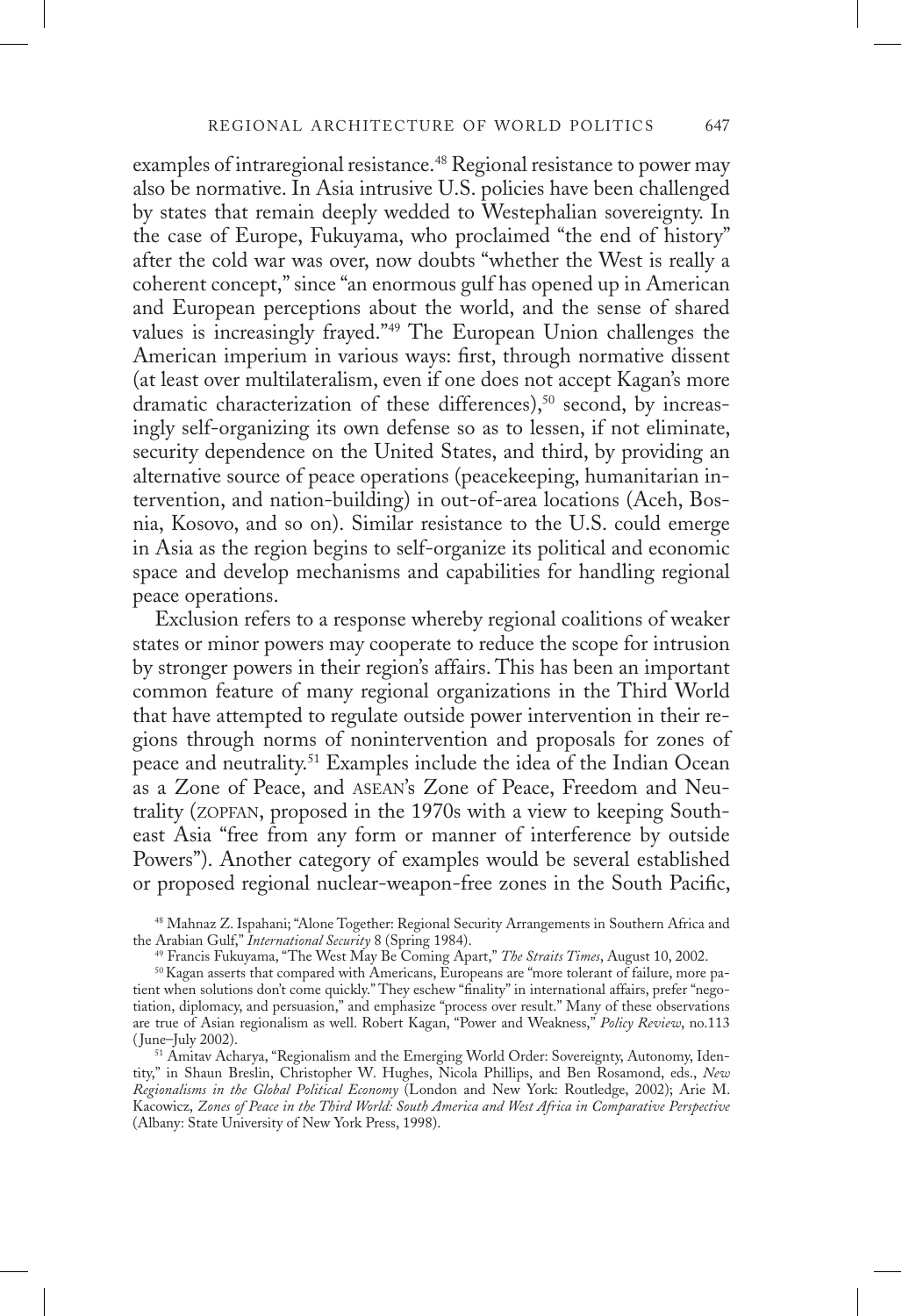Southeast Asia (negotiated but not ratified by the nuclear powers), and the Persian Gulf (proposed but not negotiated, the targets being Iran and Israel).<sup>52</sup> Although the success of such initiatives in excluding outside powers has been limited, they do create pressures for restraint on the part of the latter, sometimes with voluntary initiatives so as to reduce provocations to the regional states.

Relatively more successful are the attempts by the less powerful states of a region to pursue socialization/binding strategies directed at both outside and regional powers. Ayoob suggests that success in regional order building depends on "a consensus regarding the role of the pivotal power within the regional grouping, a consensus shared by the pivotal power itself."53 This consensus characterizes Indonesia's role in asean and Saudi Arabia's within the gcc, but not India's in South Asia. The future of regional order of East Asia may well depend on such a consensus regarding the role of China. Regional institutions are an important means in the hands of weaker and smaller regional powers to *socialize* and constrain stronger powers. Latin American regionalism in the early twentieth century offers a good example of such binding, when the U.S. accepted the principle of nonintervention, thereby ending the Monroe Doctrine in exchange for the participation by Latin American states in the U.S.-led regional security order: the Inter-American System.54 More recently the power of the U.S. over its regional neighbors (in both North America and South America) has been reduced as the result of growing institutional enmeshment.55 In Asia the creation of the ARF was an initiative of the weaker states of the region aimed at engaging and socializing both the U.S. and China into a system of regional order and thereby dampening not only their mutual rivalry but also their dominance over the weaker states of the region.<sup>56</sup>

52 B. Vivekanandan, "The Indian Ocean as a Zone of Peace: Problems and Prospects," *Asian Survey* 21 (December 1981); "Zone of Peace, Freedom and Neutrality Declaration, Malaysia, 27 November 1971," http://www.aseansec.org/1215.htm (accessed July 28, 2007); Heiner Hanggi, *asean and the zopfan Concept* (Singapore: Institute of Southeast Asian Studies, 1991); Amitav Acharya and Sola Ogunbanwo, "The Nuclear Weapon-Free Zones in South-East Asia and Africa," *sipri Yearbook 1998*  (Oxford: Oxford University Press, 1998); *Nuclear Weapon-free Zones: Advantages, Shortcomings and Prospects* (Paris: Le Centre Thucydide, 2005), http://www.afri-ct.org/article.php3?id\_article=1636 (acccessed May 12, 2007).

<sup>53</sup> Mohammed Ayoob, "The Primacy of the Political: South Asian Regional Cooperation (sarc) in Comparative Perspective," *Asian Survey* 25 (April 1985), 444; idem, "From Regional System to Regional Society: Exploring Key Variables in the Construction of Regional Order," *Australian Journal of International Affairs* 53, no. 3 (1999).

54 J. Lloyd Mecham, *The United States and Inter-American Security 1889–1960* (Austin: University of Texas Press, 1962).

<sup>55</sup> Hurrell (fn. 9, 2007), 143.

<sup>56</sup> Michael Leifer, *The asean Regional Forum,* Adelphi Paper, no. 302 (London: International Institute for Strategic Studies, 1996).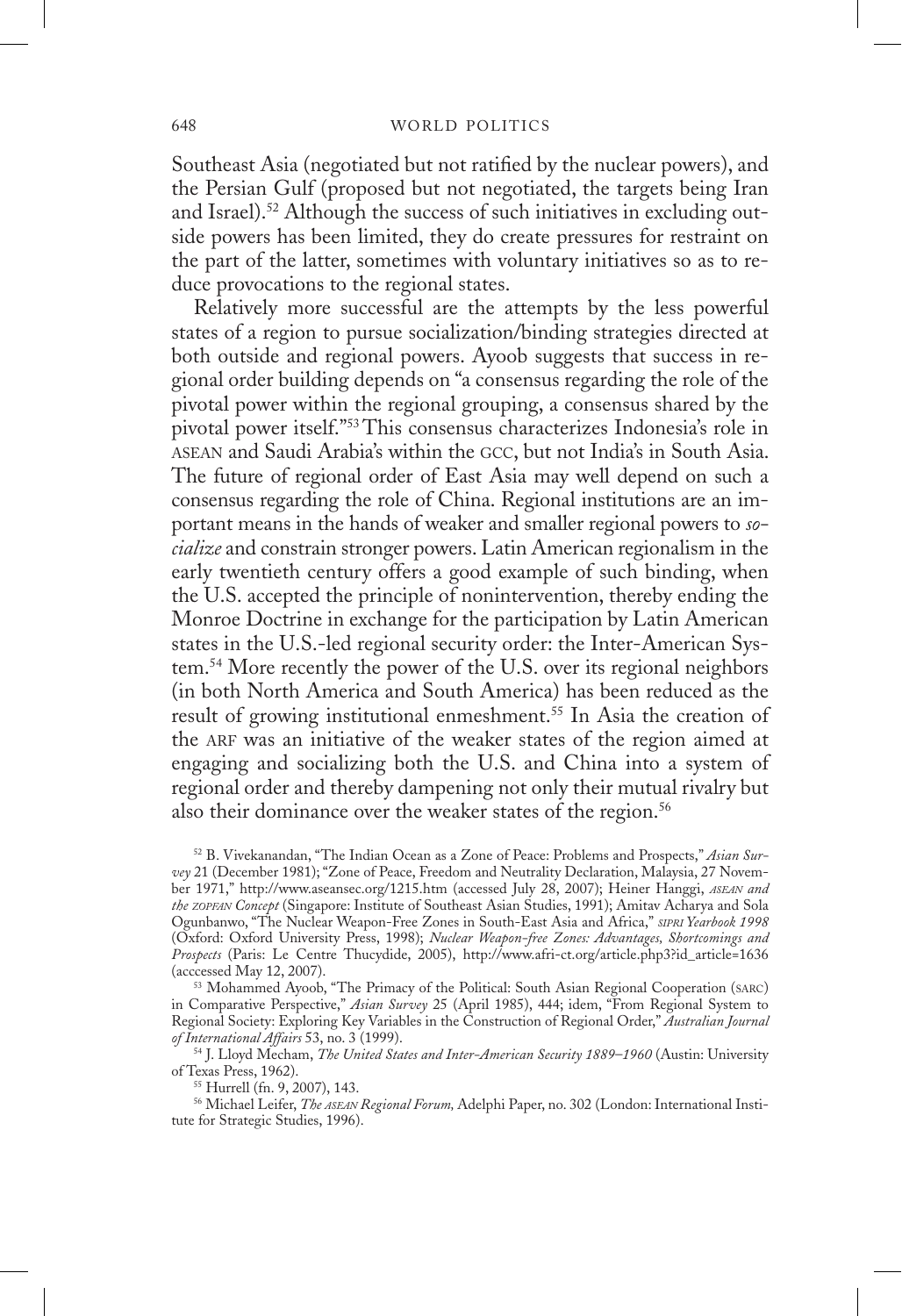Regional response to power can also be found at the societal level directed at both the global hegemon (cell 5) and the great/regional powers (cell 6). *AWR*'s discussion of Americanization and anti-Americanism in Europe and Asia generated by the invasion of Iraq and the war on terror is a welcome departure from *R&P*'s plainly statecentric perspective. For *AWR*, however, globalization and internationalization provide "both a common foil of anti-Americanism and a common experience of Americanization" (Katzenstein, 86). Yet society-level anti-Americanism is a much more enduring phenomenon, precisely because much of it is rooted in the perceived inequities and injustices of globalization that are structurally linked to the U.S. imperium.<sup>57</sup> Anti-Americanism may bring together a broad range of social forces challenging internationalization and globalization (and hence the American imperium), with networking among them constituting an alternative form of regionalism. This is a hallmark of "new regionalism"; as Hettne notes, "Whereas the old [regionalism] was concerned with relations between nation-states, the new [regionalism] formed part of a global structural transformation in which also a variety of non-state actors were operating at several levels of the global system."58

As with the global hegemon, regional powers (or aspiring ones) can be targets of society-level resistance (cell 6), which may be even more influential in shaping the prospects for regional order. *AWR,* which discusses anti-Americanism extensively and fully accounts for the integrative role of Japanese capital (as well as the legitimizing influence of Japanese cultural products and cultural diplomacy) and the key place of overseas Chinese production networks in Asian regional order, offers surprisingly little discussion of anti-Japanese and anti-Chinese protests in the region. Societal resistance to regional powers could be inspired by local resentment against their economic and political dominance. It could also represent a reaction led by civil society actors, against globalization (and its regional variant, regionalization), especially if the regional powers, like the U.S. itself, are seen as fueling the inequities and injustices of globalization.

There are two main kinds of societal resistance to regional powers. Just as some forms of societal anti-Americanism are sanctioned by the regional powers (such as China sanctioning and/or tolerating

<sup>57</sup> Mark Beeson**,** "Resisting Hegemony: The Sources and Limits of Anti-Americanism in Southeast Asia" (Paper prepared for the workshop on Globalisation, Conflict and Political Regimes in East and Southeast Asia, Fremantle, Australia, August 15–16, 2003), http://eprint.uq.edu.au/ archive/00000623/01/mb-cgpr-03.pdf (accessed May 11, 2007).

<sup>58</sup> Bjorn Hettne, "The New Regionalism and the Return of the Political" (Paper presented at the XIII Nordic Political Science Association Meeting, Aalborg, August, 15–17, 2002), 2.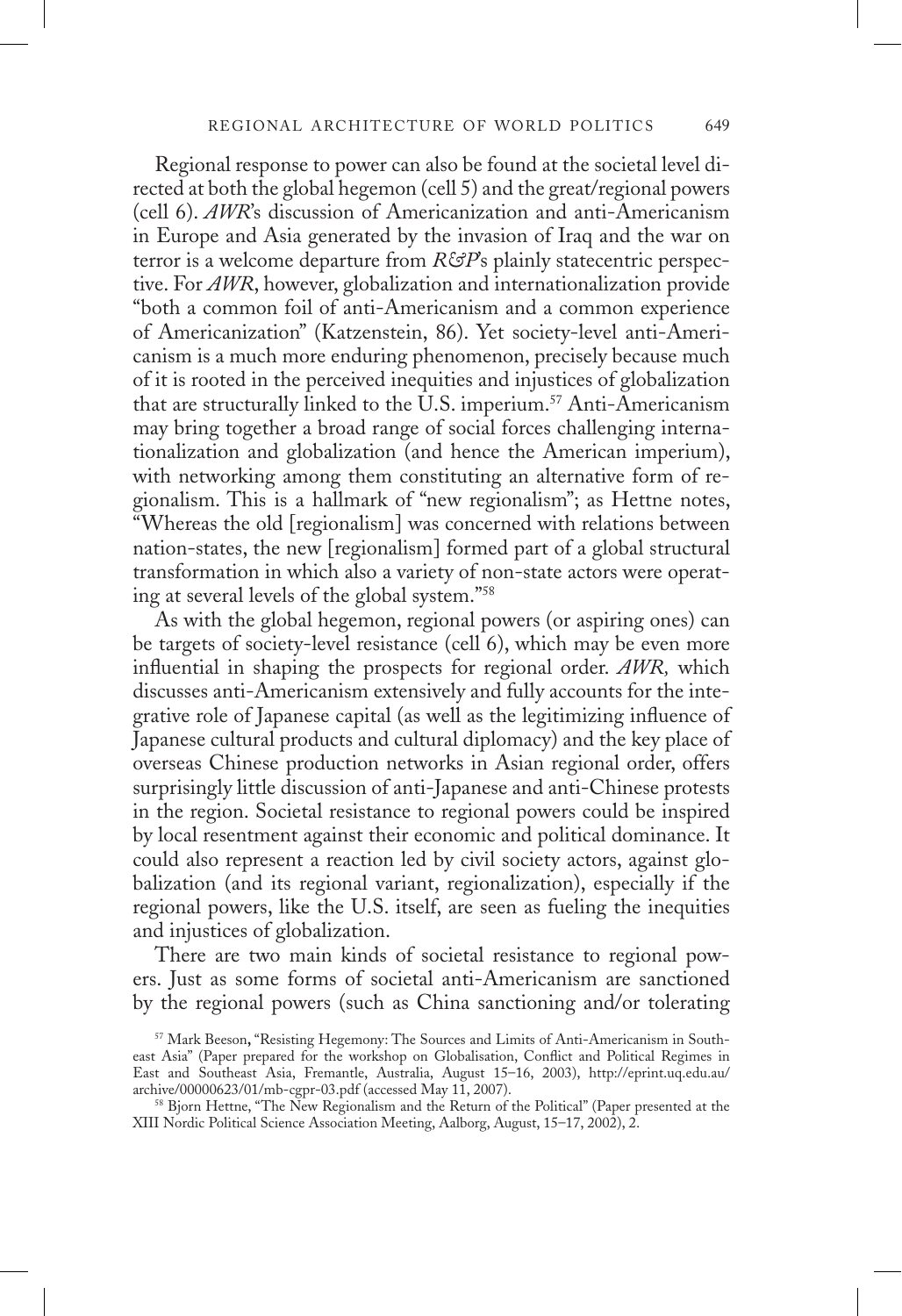anti-American demonstrations), societal resistance to regional powers could be instigated (often quietly) by a rival regional state (some of the recent anti-Japanese demonstrations in China may fall into this category). Another type of resistance represents grassroots sentiments mobilized by nongovernmental organizations and nationalist pressure groups. Examples in East Asia would include past anti-Indian riots in Burma, anti-Japanese riots in Indonesia under Suharto, recent anti-Chinese riots in Malaysia and Indonesia, anti-Chinese demonstrations in South Korea over the Kogruyo controversy, and rising anti-Japanese sentiments and demonstrations in Korea and China. The role of ethnic minorities in regional relations and the problem of antiethnic riots did form part of the agenda of early Asian regionalist efforts, such as the Asian Relations Conference of 1947, and affects the prospects for regional community building in East Asia today.59

The main rationale for studying regional responses to power is to compensate for the top-down view of power-constructed regions that is presented by the two volumes under review. Such a perspective also gives short shift to regionalist ideas and discourses. But these play a central role in the endogenous construction of regions. As Iver Neumann puts it, the conceptualization of regions must pay attention to its nature as a "cognitive construct shared by persons in the region themselves."60 Despite mentioning discourses about national identity in India and Europe (Buzan and Wæver, 122–23, 361–64), *R&P* dismisses "local discourses about regionalism"(Buzan and Wæver, 481) in the making of regional orders. This undercuts its claim that regions are socially constructed through processes of securitization and desecuritization. After all, local discourses about regionalism may contain "speech acts" central to securitization theory. *AWR* speaks of regional identity in terms of history, culture, and institutionalization but discounts their creation as "ideological constructs" (Katzenstein, 12). But regionalist

59 Peter Symonds, "Behind Indonesia's Anti-Chinese Riots," February 14, 1998, http://www.wsws. org/news/1998/feb1998/indones.shtml (accessed May 11, 2007); Leo Suryadinata, "Anti-Chinese Riots in Indonesia Perennial Problem but Major Disaster Unlikely," *The Straits Times,* February 25, 1998, 36, http://www.hartford-hwp.com/archives/54b/066.html (accessed May 11, 2007); Bhubhindar Singh, **"***asean's* Perceptions of Japan: Change and Continuity," *Asian Survey* 42 (March–April 2002); Aron Patrick, "Origins of the April 2005 Anti-Japanese Protests in the People's Republic of China," Working Paper (Lexington: University of Kentucky, Patterson School of Diplomacy, January 2007), http://www.aronpatrick.com/essays/PATRICK2005AntiJapaneseProtests.pdf (accessed May 11, 2007). Anti-Chinese riots in Malaysia and Indonesia are directed against the ethnic Chinese community, rather than against China itself. But they do have an undercurrent of resentment against the Chinese state. This was stronger in the past, when the local Chinese were known as "overseas Chinese" potential fifth columnists. While most have become local citizens, there is still a possibility that the rise of China will lead to ethnic riots in which local Chinese are victimized in states where the majority ethnic group blames China's economic and security policies for damaging its economic well-being.

60 Neumann (fn. 9), 57.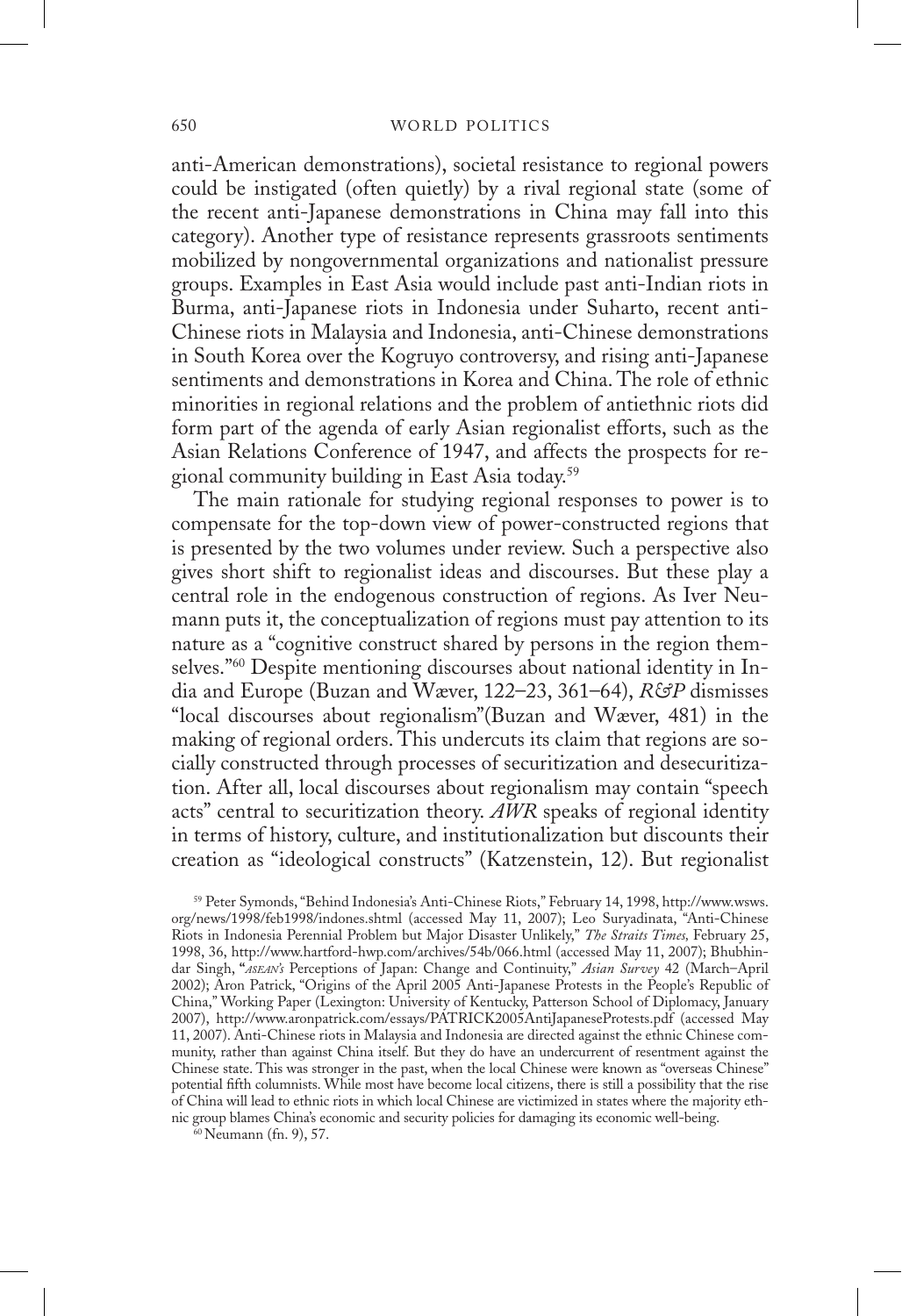ideas and discourses are an important part of region building. To quote Alexander Murphy, "As social constructions, regions are necessarily ideological and no explanation of their individuality or character can be complete without explicit consideration of the types of ideas that are developed and sustained in connection with the regionalization process."61 While an "ideas all the down" approach to regional definition may not be called for, regionalist ideas and discourses do determine who is included and who is excluded from regions and explain why membership of regional institutions may not coincide with the recognized geographic boundaries of regions. In other words, regions, like nation-states, are to some extent imagined communities.62 They can be constructed through both discourses and socialization processes.

#### **CONCLUSION**

The two volumes reviewed in this article present a range of new and challenging ideas about how to conceptualize and study the emerging regional architecture of world politics. As such, they make a substantial contribution that no student of regional order can afford to miss. But further work is needed to develop a more complete understanding of regional orders. This article has focused on one key area for further research: the relationship between regions and powerful actors from outside and from within. This involves identifying conditions that lead regions to challenge external influence and theorizing about the different forms such resistance can take, at both the state and the societal level. One should also pay attention to how regions socialize powerful actors on their own terms, rather than simply playing the hegemon's game. Study of these dynamics is ultimately crucial for understanding the endogenous construction of regions. Other areas of further research include the relationship between regional structures/institutions and regional order. Scholars of regional order should also pay more attention to interregional (region-to-region, as opposed to just global-toregional) dynamics. Both of these are neglected in the two books under review, yet they play an important role in determining whether regions truly matter in world politics.

Finally, in contributing to a theory of regional orders, the two books have much to learn from each other. The statist and materialist orientation of regional security complex theory (*R&P)* can benefit from the

<sup>61</sup> Murphy (fn. 9), 30.

*<sup>62</sup>* Acharya (fn. 9). See also Adler's notion of "cognitive" regions; Emanuel Adler, "Imagined (Security) Communities: Cognitive Regions in International Relations," *Millennium: Journal of International Studies* 26, no. 2 (1997).